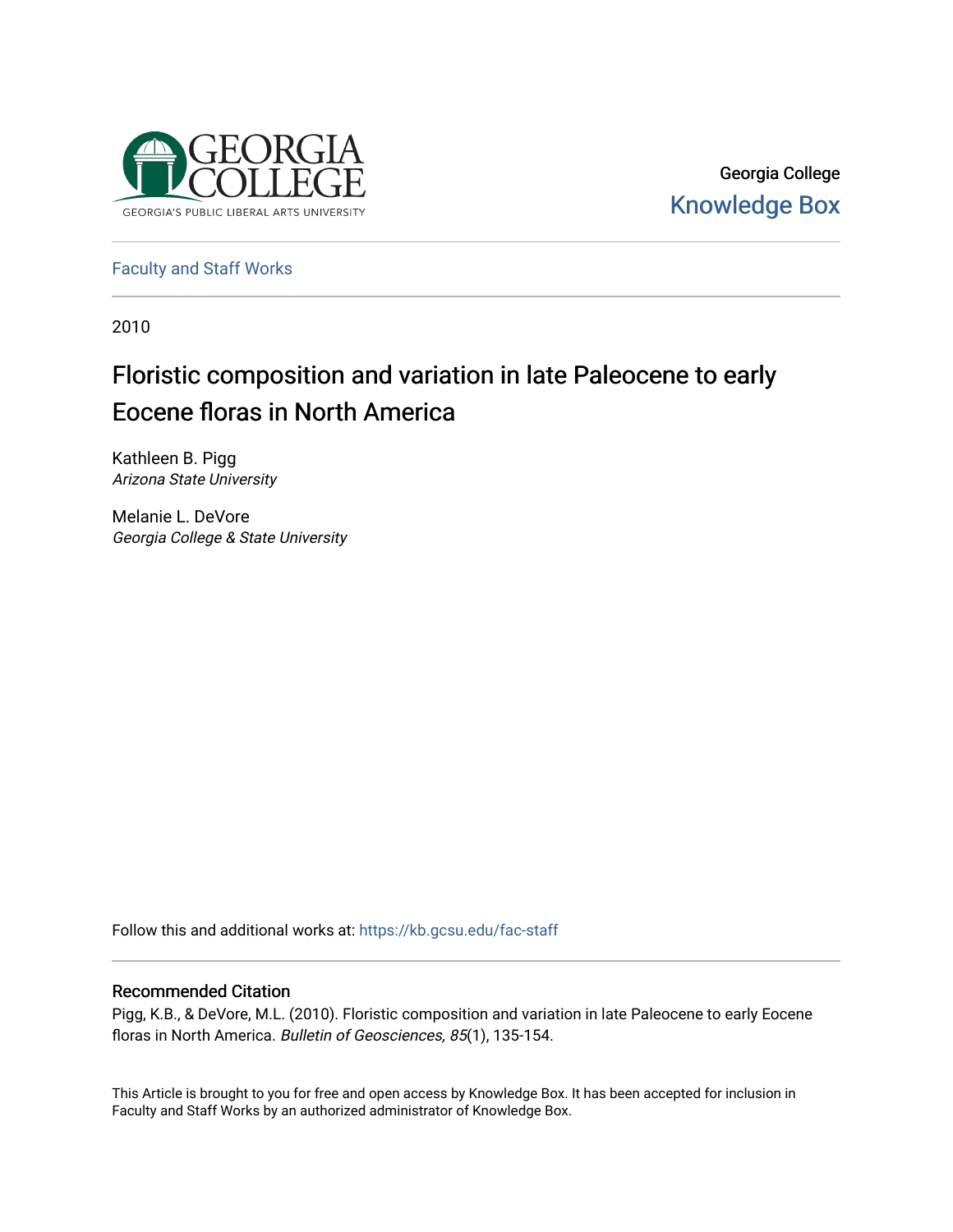# Floristic composition and variation in late Paleocene **to early Eocene floras in North America**

Kathleen B. Pigg & Melanie L. DeVore



The late Paleocene and early Eocene megafossil floras in North America are found primarily in the Williston, Green River, Powder River, Bighorn, and Alberta Basins of the northern Rocky Mountains and Western Interior. A few rare sites occur in the Mississippi Embayment of the Southeast. In contrast to the abrupt floristic changes seen at the K/T boundary, these floras document a gradual transition in species turnover, or, in the case of the Bighorn Basin, a long-term decrease in taxonomic diversity. This gradual transition is also in marked contrast to the rapid speciation among mammals of the early Eocene. Both preservation, and ability to place these floras within a temporal scale, determine how useful they are in assessing floristic changes across the Paleocene-Eocene transition. In some regions such as the Bighorn Basin of Wyoming precise stratigraphic control has allowed for documentation of paleoclimate change at a highly resolved temporal scale. At others, such as the Almont flora of the Williston Basin in North Dakota, exceptional preservation has provided the basis for describing individual taxa with the precision necessary to better understand their evolutionary and biogeographical histories. This study examines well-known plant taxa in the late Paleocene and early Eocene in the context of their depositional settings and temporal and spatial distribution. Integration of paleoecological and taxonomic studies is critical to understanding the evolutionary and depositional history of early Paleocene vegetation of North America. • Key words: Almont/Beicegel Creek flora, Bighorn Basin, Eocene thermal maximum, Fort Union Formation, Golden Valley flora, Joffre Bridge, Paleocene/Eocene Transition.

PIGG, K.B. & DEVORE, M.L. 2010. Floristic composition and variation in late Paleocene to early Eocene floras in North America. *Bulletin of Geosciences 85(1)*, 135–154 (1 figure, 6 tables). Czech Geological Survey, Prague. ISSN 1214-1119. Manuscript received April 7, 2009; accepted in revised form October 5, 2009; published online January 8, 2010; issued xxxx xx, 2010.

*Kathleen B. Pigg (corresponding author), School of Life Sciences, Arizona State University, PO Box 874501, Tempe AZ 85287-4501 USA; kpigg@asu.edu • Melanie L. DeVore, Department of Biological & Environmental Sciences, Georgia College & State University, 135 Herty Hall, Milledgeville, GA 31062-0001, USA; melanie.devore@gcsu.edu*

In North America, late Paleocene to early Eocene megafossil floras are best documented for nonmarine strata of the Williston, Green River, Powder River, Bighorn, and Alberta (Western Canadian) Basins of the northern Rocky Mountains and Western Interior. In the Mississippi Embayment of the Southeast, confidently dated sedimentary sequences of these ages are rare. Interest in the Paleocene floras of North America has focused on floristic changes associated with the two major transitions, the K-T boundary at the beginning and the Paleocene to Eocene transition at the end. Whereas dramatic changes in floral diversity have been reported in connection with the K-T boundary (Wolfe & Upchurch 1987; K. Johnson 1992, 2002; Nichols & K. Johnson 2008), in the Paleocene to Eocene transition rates of extinction and origination were more gradual. This transition did not mirror the rapid Eocene radiation of modern mammals (Wing *et al*. 1995; Graham 1999). With rare exceptions, floras of the rest of the Paleocene have been regarded as relatively low diversity assemblages (Wing 1998, K. Johnson & Ellis 2002). Nevertheless, they are essential for understanding the sources of major plant families that radiated later.

Early studies from the 1860's to early 20<sup>th</sup> century (e.g., Newberry 1868; Lesquereux 1874, 1878; Ward 1885; Knowlton 1893, 1919) focused on identifying the living relatives of fossil plants and reconstructing Tertiary plant communities based on the ecological attributes of their extant descendants [Nearest Living Relative (NLR) techniques; Graham 1999]. From the mid-Century on, floristic studies documented many of the floras of western North America (see Graham 1999) and techniques for analyzing leaf morphological variation in relation to climate were developed [*e.g.*, Leaf Margin Analysis (LMA), Climate Leaf Analysis Multivariate Program (CLAMP)]. By the 1980s these techniques were used to score leaf types in fossil floras in order to estimate paleoclimate (Wolfe 1987). More recently, multiple proxies (carbon isotopes, pollen, leaf physiognomy) are placed in the context of radiometric and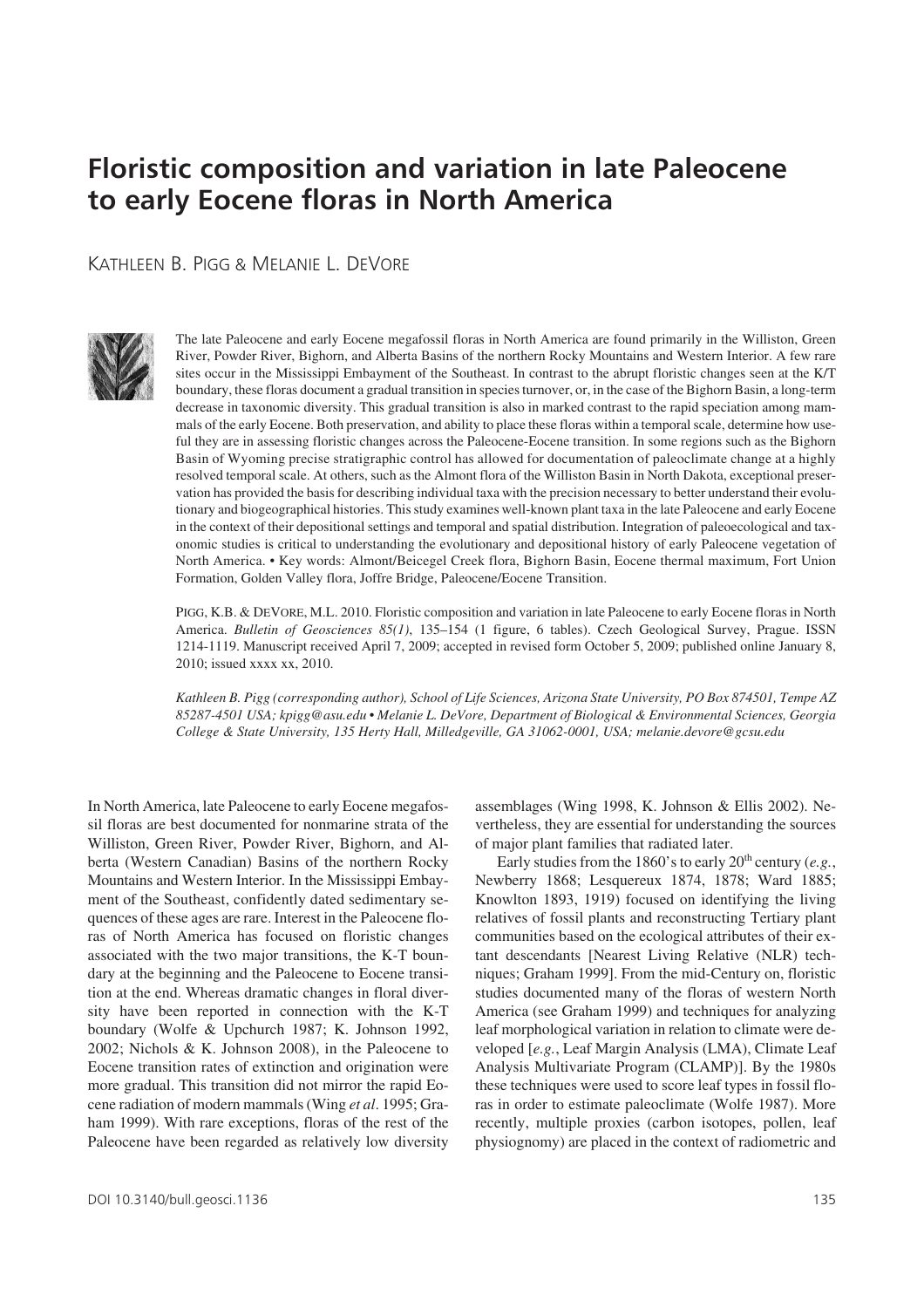biostratigraphic frameworks such as the North American Land Mammal Ages (NALMA, Wood *et al.* 1941, Woodburne 2004) to better correlate the responses of terrestrial ecosystems to the well-known marine systems. At the same time, detailed taxonomic studies of fossil plants have become increasingly valuable to the broader systematics community because they can be used to date nodes of divergence for clades within phylogenetic trees. In particular, well-preserved and complete specimens can serve as "key taxa" in phylogenetic reconstruction (Table 1).

As a consequence of the specialization of both of these areas, contemporary Tertiary paleobotanists have tended to focus on either paleoecology or systematics. Rarely have these various studies been integrated to present a comprehensive view of both the ecological response and evolutionary significance of Paleocene-Eocene plants. This paper reviews major studies of these two types and aims to help link these areas by (1) outlining the regional and depositional contexts of major late Paleocene and early Eocene megafossil floras in North America, (2) documenting "key taxa" that provide comprehensive taxonomic and phylogenetic information, and noting newly recognized taxonomic affinities; and (3) tracking the spatial and temporal distribution of selected genera that show major biogeographic patterns between the Paleocene and the Eocene.

## **Overview of the floras**

# Mississippian Embayment, Southeastern North America

Despite a rich plant megafossil record from the Eocene Wilcox and Claiborne Groups, sites representing the Paleocene-Eocene transition are extraordinarily rare in eastern North America (Graham 1999, Danehy *et al.* 2007). In general, floras from both the Atlantic Seaboard and the Gulf Coast occur in isolated clays and lignites that cannot be placed within the clear temporal framework required for tracing floristic changes across the Paleocene-Eocene transition. In the Southeast, the best documentation of the Paleocene-Eocene transition is based on pollen data that is currently being evaluated (Harrington 2003, 2004, 2008; Harrington & Jaramillo 2007).

The Paleocene-Eocene thermal maximum (PETM) probably has a position within the upper Tuscahoma Formation in Mississippi as estimated by Harrington *et al*. (2005) based on palynomorph data from the Harrell Core. An early Eocene leaf flora from the Red Hot Truck Stop locality in Meridian, Mississippi is notable since it has been dated to the earliest Eocene and may fall within the PETM (Table 2). This site has a section exposing both the Tuscahoma (Paleocene) and Bashi (Eocene) Formations that have been placed into a chronological framework based locally on pollen, dinoflagellates, mammals and sequence stratigraphy as well as correlation with calcareous nannoplankton, and foraminifera (Danehy *et al*. 2007).

Fossil plants at the Red Hot Truck Stop occur within the basal Bashi Formation in a setting interpreted to represent a coastal environment that includes near-shore marine, tidal channels and estuary facies (Ingram 1991). The vegetation is considered to be tropical to subtropical and includes 18 leaf species and morphotypes. Notable elements are the climbing fern *Lygodium*, leaves of *Platycarya* (Juglandaceae), *Rhus* (Anacardiaceae), Fabaceae, Lauraceae, and Myrtaceae (Danehy *et al.* 2007). Leaves assigned to the malphigian family Ochnaceae represent some of the earliest megafossil records of the family (see also Pigg *et al*. 2005). Fruits of Icacinaceae and Juglandaceae are also known.

The Red Hot Truck Stop has significant potential to serve as a touchstone for reconstructing the Paleocene-Eocene floristic changes in the Mississippian Embayment. This locality also provides a rare megafossil datum for biogeographical relationships between eastern and western North American floras during the Paleocene-Eocene transition since several of the taxa described from the flora are also found in the West (*e.g*., *Platycarya*, Ochnaceae, Myrtaceae, Danehy *et al*. 2007).

#### Western occurrences

In contrast to eastern North America, the Western Interior and Rocky Mountain regions provide a significant number of Paleocene and Eocene floras from sequences deposited within basins that can be placed within a chronological framework. Several of these sequences span the Paleocene-Eocene boundary. The easternmost of these is the central Williston Basin of North and South Dakota, Montana and the southern part of the Canadian provinces of Saskatchewan and Manitoba. In the southern region of the Williston Basin the Golden Valley flora localities span the Paleocene to Eocene boundary (Hickey 1977). To the north the Ravenscrag flora of Puercan-Torrejonian age has been described from Saskatchewan (McIver & Basinger 1993). The Bighorn, Green River, and Powder River Basins yield floras spanning the Paleocene-Eocene transition (Hickey 1980; Wing 1997, 1998; Wing *et al.* 1995, 2000; Gemmill & K. Johnson 1997; Wilf 2000). These last three basins have been the focus of numerous studies documenting floristic changes across the Paleocene-Eocene transition.

Other floras are of note because of the fidelity of preservation and details of taxonomic value. The Alberta Basin contains important floras at Genesee (Chandrasekaram 1974), Joffre Bridge and Munce's Hill near Red Deer, Alberta (Hoffman & Stockey 1999, Hoffman 2002). Detailed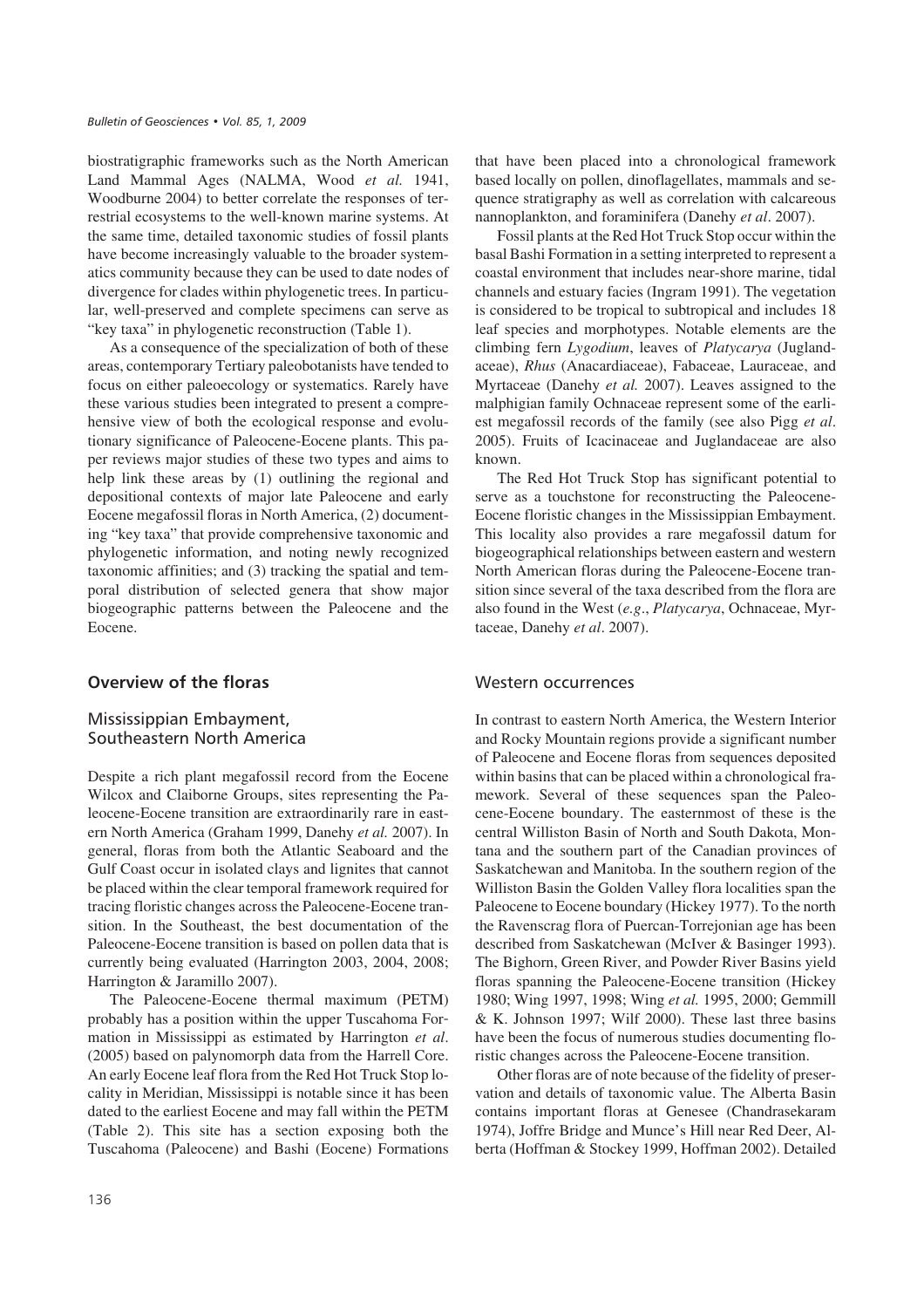#### Kathleen B. Pigg & Melanie L. DeVore • Floristic composition and variation in late Paleocene to early Eocene floras in North America

Table 1. Key taxa. Late Paleocene and early Eocene taxa with detailed morphological and taxonomic information known. Locality abbreviations: in the Mississipian Embayment (ME): Red Hot Truck Stop (rhts); Bighorn Basin (BH); Green River Basin (GR); Powder River Basin (PR); Wind River Basin (WR); in the Williston Basin: Almont (al); Beicegel Creek (bc); Golden Valley (gv); Ravenscrag (rv); in the Alberta Basin (AB): Genesee (ge); Joffre Bridge (jb); Munce's Hill (mh); \* indicates numerous floras. MT – Montana, WY – Wyoming.

| Family            | Taxon                       | Basin: Flora   | Citation                                              |
|-------------------|-----------------------------|----------------|-------------------------------------------------------|
| Ricciaceae        | Ricciopsis speirsae         | AB:ib          | Hoffman & Stockey (1997)                              |
| Ophioglossaceae   | Botrychium wightonii        | AB: ge         | Rothwell & Stockey (1989)                             |
| Polypodiaceae     | Onoclea sensibilis          | AB:mh          | Rothwell & Stockey (1991)                             |
| Blechnaceae       | Woodwardia sp.              | WB: bc, rv     | McIver & Basinger (1993), Pigg et al. (2006)          |
| Schizeaceae       | Lygodium kaulfussi          | ME: rhts; BH*  | Manchester & Zavada (1987)                            |
| Thelypteridaceae  | Speirsopteris orbiculata    | AB: mh         | Stockey et al. (2006)                                 |
| Azollaceae        | Azolla stanleyi             | AB: jb         | Hoffman & Stockey (1994)                              |
| Isoetaceae        | Isoetes horridus            | WB: bc, gv, rv | Brown 1962, Hickey (1977), McIver & Basinger (1993)   |
| Cycadaceae        | Eostangeria pseudopteris    | $GR*$          | Kvaček & Manchester (1999)                            |
| Cupressaceae      | Metasequoia foxii           | $AB:$ mh       | Falder et al. (1999, Stockey et al. (2001)            |
| Betulaceae        | Cranea wyomingensis         | BH PR WR*      | Manchester & Chen (1996)                              |
| Betulaceae        | Palaeocarpinus aspinosa     | BH, GR         | Manchester & Chen (1998)                              |
| Betulaceae        | Palaeocarpinus dakotensis   | WB: al, bc     | Manchester et al. (2005)                              |
| Betulaceae        | Palaeocarpinus joffrensis   | $AB:$ mh       | Sun & Stockey (1992)                                  |
| Celtidaceae       | Celtis aspera               | BH             | Manchester et al. (2002)                              |
| Cercidiphyllaceae | Joffrea speirsae            | AB: ib         | Stockey & Crane (1983); Crane & Stockey (1985, 1986a) |
| Cornaceae         | Cornus sp.                  | WB: al, bc     | Xiang et al. (2003)                                   |
| Cornaceae         | Mastixia                    | BH             | Tiffney & Haggard (1996)                              |
| Hamamelidaceae    | Hamawilsonia boglei         | WB: al         | Benedict et al. (2008)                                |
| Juglandaceae      | Cyclocarya brownii          | WB: al, bc     | Manchester & Dilcher (1982)                           |
| Juglandaceae      | Polyptera manningii         | MT WY          | Manchester & Dilcher (1997)                           |
| Lemnaceae         | Limnobiophyllum             | WB: rc; AB: jb | Stockey et al. (1997)                                 |
| Myrtaceae         | Paleomyrtinea sp.           | WB: al, bc     | Pigg et al. (1993)                                    |
| Nymphaeaceae      | Nuphar wutuensis            | WB: al         | Chen et al. (2004)                                    |
| Nymphaeaceae      | Susiea newsalemae           | WB: al         | Taylor et al. (2006)                                  |
| Nyssaceae         | Amersinia, Beringiaphyllum  | WB: al, bc, gv | Manchester et al. (1999)                              |
| Nyssaceae         | <b>Browniea</b>             | WB: rv; WY     | Manchester & Hickey (2007)                            |
| Nyssaceae         | Davidia antiqua             | WB: al         | Manchester (2002a)                                    |
| Polygalaceae      | Paleosecuridaca curtisii    | WB: al, bc     | Pigg et al. (2008)                                    |
| Sapindaceae       | Aesculus hickeyi            | WB: al, bc, gv | Manchester (2001)                                     |
| Trochodendraceae  | Nordenskioldia, Zizyphoides | WB: al, bc     | Crane et al. (1991)                                   |

systematic studies from these Alberta sites include (1) at Genesee, *Botrychium*; (2) at Munce's Hill, the filicalean ferns *Onoclea, Metasequoia,* and *Palaeocarpinus;* and, (3) at Joffre Bridge, *Ricciopsis, Azolla*, *Joffrea*, Platanaceae and *Limnobiophyllum.*

In the Williston Basin, the Almont flora of central North Dakota (Crane *et al.* 1990) includes *Ginkgo*, taxodiaceous conifers, Taxaceae, *Cyclocarya* (Juglandaceae), Trochodendraceae, Myrtaceae, several cornalean taxa, *Aesculus, Acer, Palaeocarpinus* (Betulaceae)*, Hamawilsonia* (Hamamelidaceae), *Paleoactaea* (Ranunculaceae), *Paleosecuridaca* (Polygalaceae), and *Nuphar* and *Susiea* (Nymphaeaceae, Table 1, 3). This flora which has excellently preserved fruits and seeds, along with leaves is still under study (Manchester *et al.* 2004; Pigg & DeVore 2005, Pigg *et al.* 2008a, b; Benedict *et al.* 2007, 2008; Taylor 2006). Beicegel Creek is a second flora similar to Almont in taxonomic composition but with better anatomical preservation that allows for preparation with cellulose acetate peels and a more detailed stratigraphic context (DeVore *et al.* 2004; Pigg & DeVore 2003, 2005; Pigg *et al.* 2006, 2008a).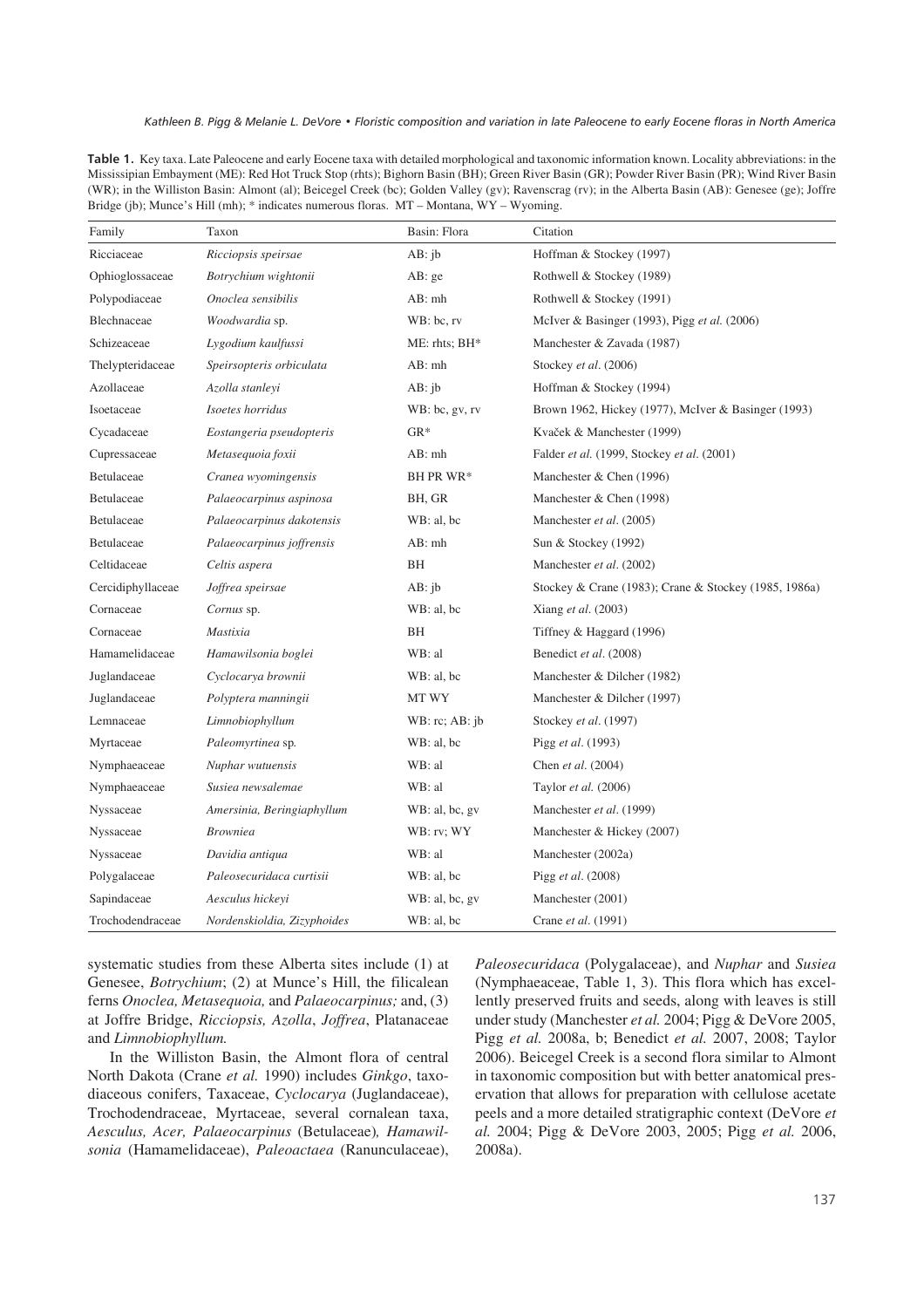Table 2. Major floras discussed in text, excluding those of Bighorn Basin. Abbreviations: AL – Alberta; CO – Colorado; MS – Mississippi; MT – Montana; ND – North Dakota; SK – Saskatchewan; UT – Utah; WY – Wyoming; n – north; s – south; e – east; w –west; E – Early; M – Middle; L – Late. Data from <sup>1</sup>Danehy *et al.* 2007; <sup>2</sup>Wilf 2000; <sup>3</sup>Hickey 1977; <sup>4</sup>McIver & Basinger 1993; <sup>5</sup>Crane *et al.* 1990 and others (see Table 3); <sup>6</sup>Manchester et al. 2004 and others (see Table 3); <sup>7</sup>Stockey *et al.* 2006; <sup>8</sup>Hoffman 2002; Hoffman & Stockey 1997; <sup>9</sup>Chandrasekaram 1974.

| Floras                                            | Basin                      | Location<br>No. sites | Age $(Ma)$<br>NAMLA                | Formation<br>(Member)                                        | Depositional environments                                                                            | $MAT (^0C)$ /<br>Vegetation         | No. Species/<br>Morphotypes |
|---------------------------------------------------|----------------------------|-----------------------|------------------------------------|--------------------------------------------------------------|------------------------------------------------------------------------------------------------------|-------------------------------------|-----------------------------|
| <sup>1</sup> Red Hot<br><b>Truck Stop</b>         | Mississippi<br>Embayment   | <b>MS</b><br>1 site   | 55.8 earliest<br>Wasatchian        | Bashi (base)                                                 | tidal channels<br>estuaries                                                                          | tropical to<br>subtropical          | 18 leaf & 2<br>fruit types  |
| <sup>2</sup> Green River                          | Green River<br>& subbasins | swWY<br>115 sites     | Tiffanian-E<br>Bridgerian          | Fort Union-<br>Wasatchian                                    | alluvial,<br>one lacustrine                                                                          |                                     |                             |
| <sup>2</sup> Bison Basin                          | <b>Great Divide</b>        | 14 sites              | 56.2-60 Tiffanian Fort Union       |                                                              | alluvial                                                                                             | 11.7 humid<br>warm temperate        | 29 species                  |
| <sup>2</sup> Clarkforkian<br>& Big Multi          | Green River                | 49 sites<br>15 sites  |                                    | 55.7 Clarkforkian upper Fort Union alluvial<br>lower Wasatch |                                                                                                      | 14.4,<br>18.6 humid<br>subtropical  | 48 species<br>29 species    |
| <sup>2</sup> Wasatch Main<br>Body                 | Green River                | 6 sites               | Graybullian to<br>Lysitian         | uppermost<br>Fort Union                                      | alluvial                                                                                             | dry mild                            | 13 species                  |
| ${}^{2}$ Latham                                   | Green River                | 7 sites               | possibly Lysitian                  | Wasatch (Ranger alluvial<br>Ranch)                           |                                                                                                      | $16.4$ mild<br>humid                | 17 species                  |
| <sup>2</sup> Sourdough                            | Green River                | 31 sites              | 52.8 probably<br>E Lostcabinian    | Wasatch (upper<br>Ranger Ranch)                              | alluvial                                                                                             | 21.3 humid                          | 61 species                  |
| <sup>2</sup> Niland Tongue Green River            |                            | 5 sites               | Lostcabinian                       | Wasatch                                                      | alluvial                                                                                             | 23 warm                             | 24 species                  |
| <sup>2</sup> Little Mountain Green River          |                            | 3 sites               | E Bridgerian                       | Green River                                                  | lacustrine                                                                                           | 19.6 hot arid                       | 59 species                  |
| <sup>3</sup> Golden Valley Williston<br>Bear Den  |                            | w ND<br>sites         | Clarkforkian                       | Golden Valley<br>(Bear Den)                                  | lowland forest swamp                                                                                 | warm temperate<br>forest            | 41 species                  |
| <sup>3</sup> Golden Valley<br><b>Camels Butte</b> | Williston                  | w ND<br>sites         | 56 Wasatchian                      | Golden Valley<br>(Camels Butte)                              | alluvial plain                                                                                       | subtropical                         | 37 species                  |
| <sup>4</sup> Ravenscrag                           | Williston                  | sw SK<br>sites        | Puercan-Torrejon Ravenscrag<br>ian |                                                              | alluvial plain meandering streams polar broadleaf<br>ponds, swamps & lowland forest deciduous forest |                                     | 46 species<br>23 unknown    |
| $5$ Almont                                        | Williston                  | $\rm c$ ND<br>1 site  | 57<br>Tiffanian 3                  | Sentinel Butte                                               | clay lens channel fills altered by<br>iron & silica solution                                         | warm temperate<br>forest            | 48 species<br>28 families   |
| <sup>6</sup> Beicegel Creek Williston             |                            | w ND<br>5 sites       | 57<br>Tiffanian 3                  | <b>Sentinel Butte</b>                                        | floodplain; fluvial & abandoned<br>channel; swamp; cravasse splay                                    | warm temperate<br>forest            | 30 species                  |
| $7$ Munce's Hill                                  | Alberta                    | sc AL<br>1 site       | 57<br>Tiffanian T4                 | Paskapoo                                                     | wetland forest community                                                                             | polar broadleaf<br>deciduous forest | 9 species                   |
| <sup>9</sup> Joffre Bridge<br>Roadcut             | Alberta                    | sc AL<br>1 site       | 58-60<br>Tiffanian T3              | Paskapoo                                                     | floodplain; fluvial & abandoned<br>channel; swamp; cravasse splay                                    | polar broadleaf<br>deciduous forest | 28 genera<br>18 families    |
| <sup>9</sup> Genessee                             | Alberta                    | sc AL<br>1 site       | Tiffanian                          | Paskapoo                                                     | wetland forest community                                                                             | polar broadleaf<br>deciduous forest | 19 species                  |

# **Stratigraphic and depositional settings ln Western North America**

Numerous studies of the Paleocene-Eocene transition in continental strata in North America have focused on sequences present in the Bighorn and Williston Basins (Table 2, 4, 5). A brief explanation of the origin of the basins in the Rocky Mountains, as well as the region of the Williston Basin to the east of the Rockies, is useful for understanding the Paleocene-Eocene depositional environments and stratigraphy.

During the Cretaceous, a large foreland sedimentary basin spanned from the Arctic Ocean to the Gulf of Mexico. At the end of the Cretaceous and through the Eocene, crustal shortening and deformation associated with the Laramide orogeny dissected the foreland basin into a series of smaller basins that became well established by the end of the Paleocene (Fig. 1; Hamilton 1988, Flores *et al.* 1994, Perry *et al.* 1991, R. Johnson & Flores 1998). East of the Rocky Mountains, arches associated with Laramide deformation, including the Black Hills and Bighorn Mountains, influenced the geometry of both the Powder River and Williston Basins. Mid-continental arches, sometimes referred to as "plainstype folding", developed in the region now occupied by Kansas, Minnesota, Nebraska, North Dakota, Oklahoma and Texas. The origin of mid-continental arches is estimated to be at least Late Paleozoic, even older, and they were probably activated during the Laramide orogeny (Bunker *et al.* 1988, Tikoff & Mason 2001).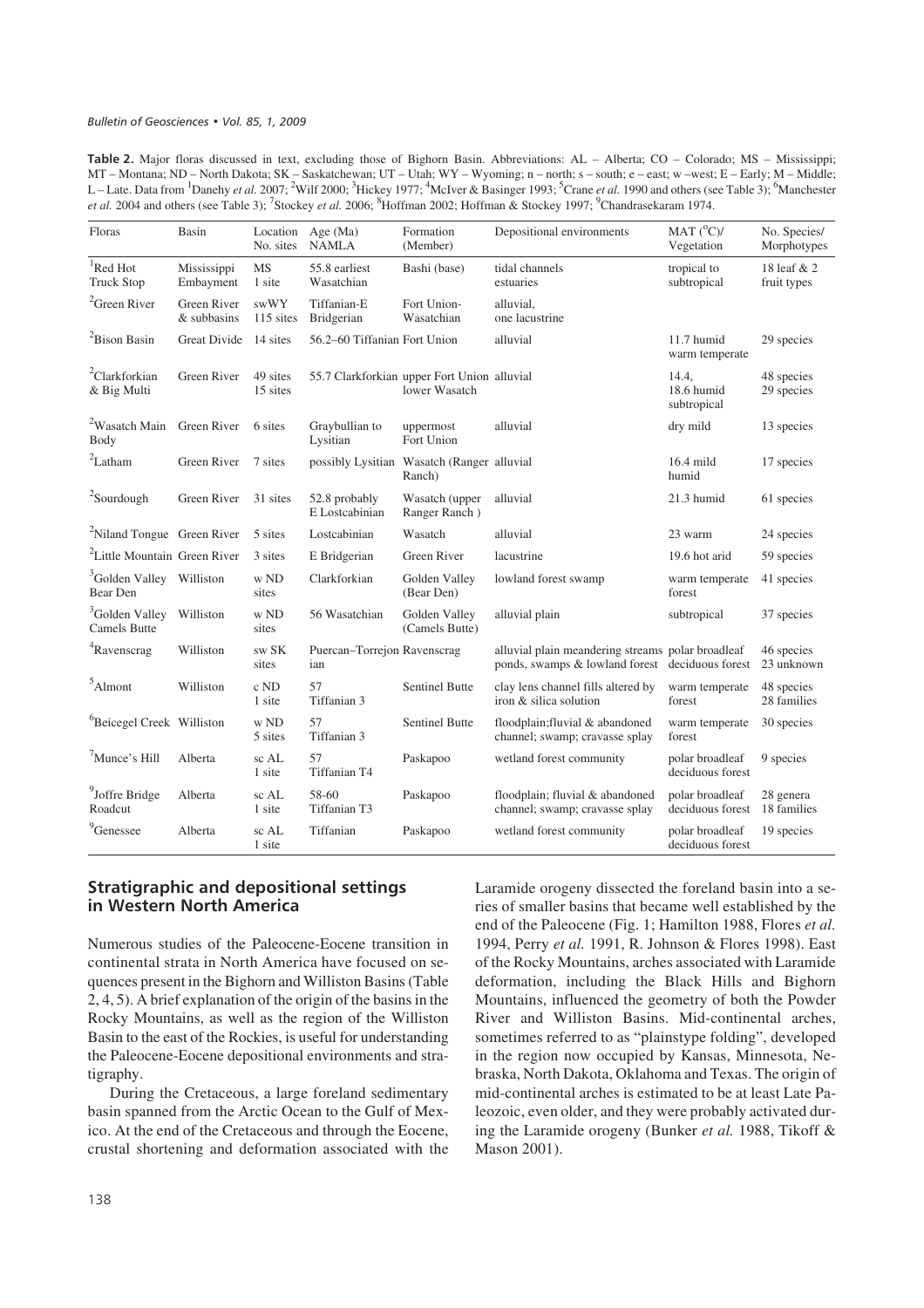# **Bighorn Basin**

The Bighorn Basin is located adjacent to the Pryor Bighorn Mountain Block to the east with the downdropped Red Lodge Block and uplifted Beartooth Block oriented perpendicular to its western border. The Columbus "Shelf" separates the Bighorn Basin from the Crazy Mountains Basin towards the northwest. These structural areas were elevated during the mid-late portion of the Laramide orogeny, with the uplift of the Beartooth Mountains occurring during the middle to late Paleocene (Beck *et al.* 1988), while that of the Bighorn Mountains is dated at late Paleocene. During the early Eocene the southern Bighorn Mountains were thrust towards the southeast. Clearly, the tectonic history had an influence on depositional environments located within the basin, impacting the types and directions of fluvial systems present.

Thick sequences of clastics (sandstones, mudstones), lignites, and freshwater carbonates were deposited during the Paleocene and early Eocene (Gingerich 1983). The thick (3000 m), Paleocene sequences of clastics and lignites present in the Bighorn Basin are assigned to the Fort Union Formation. The gray-light brown beds of the Fort Union Formation are overlain by the oxidized mudstone dominated Willwood Formation (Paleocene to early Eocene, T. Brown & Kraus 1981). Based on geometry, Wing (1984), recognized two distinct sedimentary units within the Willwood Formation, lenticular bodies and tabular bodies, and characterized the plant fossil assemblages within each. The lenticular bodies, were interpreted as reflecting deposition within abandoned fluvial channels while the tabular bodies, composed of underbeds, carbonaceous shales, interlaminated silts and shales, and overlying sand bodies, were thought to be the remains of backswamp deposits on a distal floodplain (Wing 1984). Further study of the backswamp deposits (Davies-Vollum & Wing 1998) demonstrated that they are prevalent in the lower and upper Willwood Formation, but are conspicuously absent in the middle portion. An explanation for this lack of backswamp deposits in the middle Willwood Formation is that enhanced rates of sediment accumulation resulted in organic material becoming dispersed within the sediments and then being degraded in a drier climatic regime before preservation could occur. A combination of climatic and tectonic influences was responsible.

A comprehensive magnetostratigraphic framework has been developed recently for the Bighorn Basin (Clyde *et al.* 2007), making it possible to compare interpretations of faunal and floral turnovers and correlate other paleoclimatic data with worldwide databases. One of the outcomes of this study was the documentation of the time-transgressive elements of basin formation and demonstration that the northern and southern parts of the basin had dis-



Figure 1. General overview of major Paleocene-Eocene basins in the Rocky Mountains and Great Plains of western North America. Abbreviations: AL – Alberta, BH – Bighorn, GR – Green River, PR – Powder River, UN – Uinta, WI – Williston, WR – Wind River. The cities of Denver, Colorado; Seattle, Washington, and Bismarck, North Dakota are indicated for context. Redrawn from Barton *et al*. (2009).

tinct depositional histories, thus permitting interpretation of regional elements influencing the plant fossil record. Key taxa from the Bighorn Basin include the following: *Palaeocarpinus aspinosa* and *Cranea* (Betulaceae), *Polypter*a (Juglandaceae), *Mastixia* (Cornaceae), and *Celtis aspera* (Celtidaceae, Table 1).

## **Green River Basin**

The Green River Basin occupies southwestern Wyoming and portions of Colorado and Utah and includes both the Green River Basin proper and a series of subbasins including the Great Divide, Sand Wash, Vermilion Creek and Washakie Basins, (as well as a locality, the Bison Basin; Wilf 2000). To the south, the Green River Basin is separated from the Uinta Basin by the Uinta Mountains, and in the north from the Wind River Basin by the Wind River Mountains (Fig. 1). The western border of the Green River Basin is bounded by a complex series of imbricated thrust faults comprising the Sevier Belt. The easternmost of these thrust belts, the Hogsback Thrust, is the youngest and forms the boundary of both the Green River and Uinta Basins (DeCelles 1994). The Rock Springs Uplift segmented the Green River Basin proper from the Sand Wash Basin to the south, and the Washakie and Great Divide Basins to the north (Roehler 1993). Assemblages of sedimentary rocks spanning the late Cretaceous through the middle Eocene are found within the Green River Basin. The Paleocene is represented by fluvial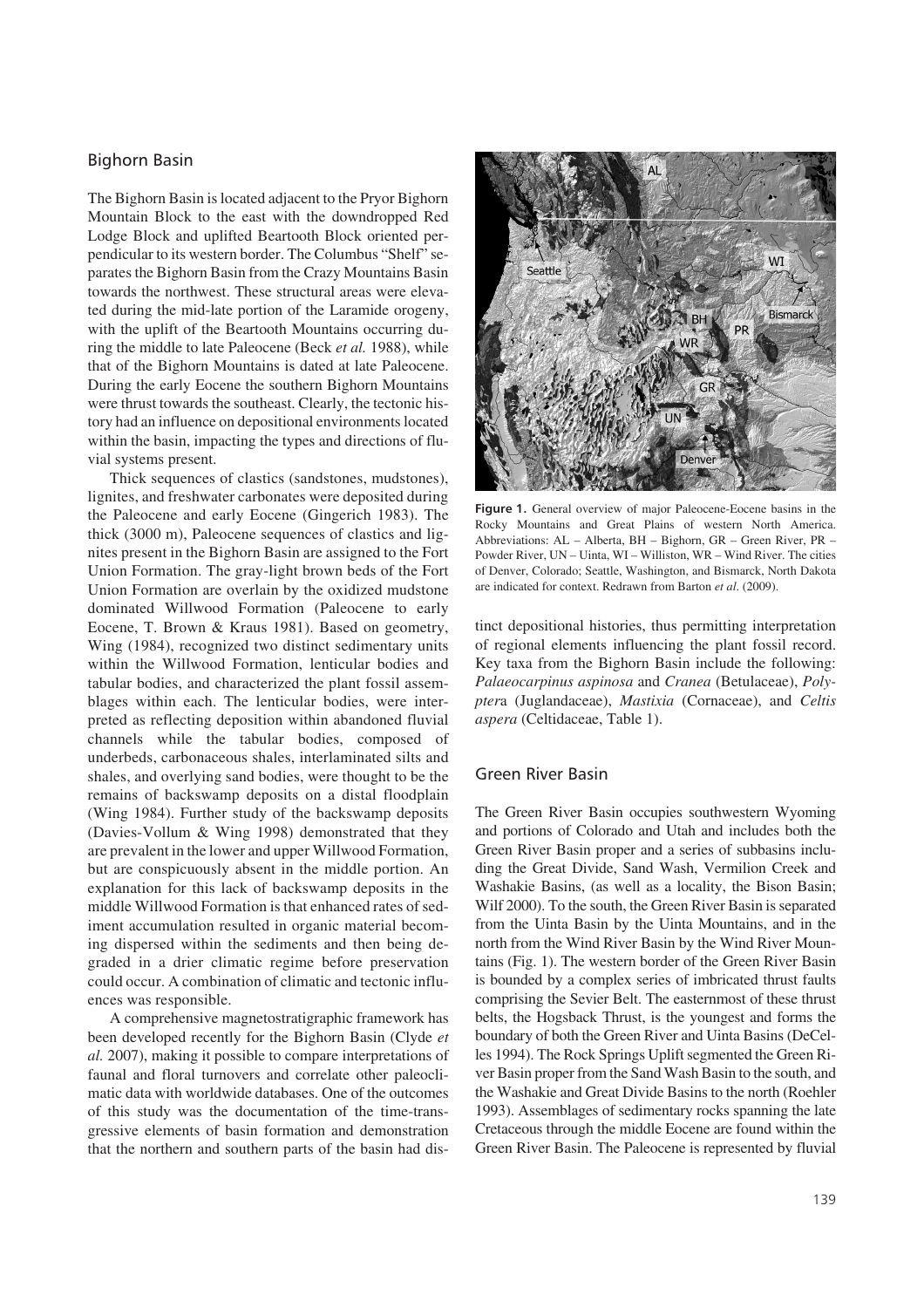**Table 3.** Almont and Beicegel Creek floras, Megafossil Occurrences.  $^{*+}$  – detailed published description;  $^{*}$  – short published description/photos;  $^{AB}$  – abstract;  $^{PC}$  – personal communication. Name is not alway

| Family               | Genus                                                        | Plant part                                           | Almont     | <b>Beicegel Creek References</b> |                                                                                                      |  |  |  |
|----------------------|--------------------------------------------------------------|------------------------------------------------------|------------|----------------------------------|------------------------------------------------------------------------------------------------------|--|--|--|
| <b>PTERIDOPHYTES</b> |                                                              |                                                      |            |                                  |                                                                                                      |  |  |  |
| <b>Blechnaceae</b>   | Woodwardia sp.                                               | fronds                                               |            | rare                             | Pigg et al. (2006), figs 4, 7                                                                        |  |  |  |
| Ferns                | Filicalean fern                                              | frond, spores                                        |            | rare                             | $AB$ Matthews <i>et al.</i> (2006)                                                                   |  |  |  |
| Isoetaceae           | Isoetes cf. horridus                                         | megaspores                                           |            | rare                             | AB <sub>Matthews et al.</sub> (2007)                                                                 |  |  |  |
| <b>GYMNOSPERMS</b>   |                                                              |                                                      |            |                                  |                                                                                                      |  |  |  |
| Ginkgoaceae          | Ginkgo adiantoides                                           | leaves, seeds, ovulate stalks                        | abundant   | common                           | $^{\circ}$ Crane <i>et al.</i> (1990), fig. 2                                                        |  |  |  |
| Cupressaceae         | cf. Parataxodium sp.                                         | leaves seeds pollen and seed cones abundant<br>seeds |            | abundant                         | $^{\ast}$ Crane <i>et al.</i> (1990), figs 3, 4                                                      |  |  |  |
| Cupressaceae         | Metasequoia                                                  | seeds                                                | rare       |                                  | <sup>PC</sup> Manchester                                                                             |  |  |  |
| Pinaceae             | cf. Pinus                                                    | ovule cone                                           |            | rare                             | <sup>PC</sup> Manchester                                                                             |  |  |  |
| Taxaceae             | Diploporus                                                   | seeds                                                | occasional | occasional                       | ${}^*$ Crane et al. (1990), fig. 25J                                                                 |  |  |  |
| Taxaceae             | Torreya                                                      | seeds                                                | rare       |                                  | PC Manchester                                                                                        |  |  |  |
| <b>ANGIOSPERMS</b>   |                                                              |                                                      |            |                                  |                                                                                                      |  |  |  |
| Actinidiaceae        | cf. Saurauia                                                 | seeds and fruits                                     | occasional | common<br>(seeds)                | <sup>*</sup> Crane et al. (1990), fig. 24A-E<br>$AB$ Pigg & DeVore (2003)                            |  |  |  |
| Araliaceae           | Toricellia                                                   | fruit                                                | rare       |                                  | Manchester et al. (2009)                                                                             |  |  |  |
| Betulaceae           | Palaeocarpinus<br>dakotensis                                 | infructesence fruits seeds pollen<br>catkins pollen  | abundant   | abundant                         | <sup>*</sup> Crane et al. (1990), fig. 16, 17<br>Manchester et al. (2004)                            |  |  |  |
| Betulaceae           | <i>Corylites</i> sp.                                         | leaves                                               | abundant   | abundant                         | <sup>*</sup> Crane et al. (1990), fig. 18A, B<br>Manchester et al. (2004)                            |  |  |  |
| Cercidiphyllaceae    | Nyssidium arcticum                                           | fruits, seeds, leaves                                | occasional |                                  | Crane <i>et al.</i> (1990), fig.10                                                                   |  |  |  |
| Cornales             | Amerisinia obtrullata                                        | fruits, seeds                                        | common     | abundant                         | *Crane et al. (1990), fig. 24F-H<br>Manchester et al. (1999)                                         |  |  |  |
| Cornales             | Beringiaphyllum                                              | leaves                                               | abundant   | common                           | ${}^*$ Crane et al. (1990), fig. 30<br>Manchester et al. (1999)                                      |  |  |  |
| Cornales             | cf. Cornus sp.                                               | endocarps                                            | rare       | occasional                       | <sup>*</sup> Crane et al. (1990), fig. 20G-I<br>*Xiang et al. (2003), fig. 3H                        |  |  |  |
| Cornales             | Davidia antiqua                                              | infructescence fruit, leaves                         | common     |                                  | <sup>*</sup> Crane et al. (1990)<br>Manchester (2002a)                                               |  |  |  |
| Cornales             | cf. Diplopanax                                               | endocarp                                             | occasional |                                  | <sup>PC</sup> Manchester                                                                             |  |  |  |
| Hamamelidaceae       | Hamawilsonia bogle                                           | infructesence with seeds                             | occasional |                                  | <sup>*</sup> Crane <i>et al.</i> (1990), fig. 15<br>Benedict et al. (2008)                           |  |  |  |
| Hamamelidaceae       | seeds                                                        | seeds                                                | rare       |                                  | Crane et al. (1990), fig. 27E-G<br>Benedict et al. (2008)                                            |  |  |  |
| Hamamelidaceae       | pollen catkins with in situ pollen catkins, pollen<br>pollen |                                                      | rare       |                                  | Crane et al. $(1900)$<br>Benedict et al. (2008)                                                      |  |  |  |
| Icacinaceae          | Icacinicarya collinsonae                                     | endocarp                                             | 1 specimen |                                  | Pigg et al. $(2008b)$                                                                                |  |  |  |
| Icacinaceae          | Icacinicarya dictyota                                        | endocarp                                             |            | 1 specimen                       | ** Pigg et al. (2008b)                                                                               |  |  |  |
| Icacinaceae          | Palaeophytocrene                                             | endocarps                                            | rare       | rare                             | <sup>*</sup> Crane et al. (1990), fig. 22A-C                                                         |  |  |  |
| Juglandaceae         | Cyclocarya brownii                                           | fruits, infructescence                               | common     | common                           | **Manchester & Dilcher (1982)<br><sup>*</sup> Crane et al.(1990, fig. 8C, D, F,<br>G ABTaylor (2007) |  |  |  |
| Juglandaceae         |                                                              | leaves                                               | rare       |                                  | ${}^{\ast}$ Crane <i>et al.</i> (1990), fig. 19                                                      |  |  |  |
| Meliosmaceae         | Meliosma rostellata                                          | fruits                                               | common     | common                           | $^*$ Crane <i>et al.</i> (1990), fig. 21                                                             |  |  |  |
| Menispermaceae       | cf. Canticocculus                                            | fruits                                               | rare       |                                  | <sup>*</sup> Crane et al. (1990), fig. 5                                                             |  |  |  |
| Menispermaceae       | cf. Tinomiscium                                              | fruit                                                | rare       |                                  | PC Manchester                                                                                        |  |  |  |
| Myrtaceae            | Paleomyrtinea                                                | fruits and seeds                                     | occasional | common                           | <sup>*</sup> Crane <i>et al.</i> (1990), fig. 20A–E<br>Pigg et al. (1993), figs 18-22, 24            |  |  |  |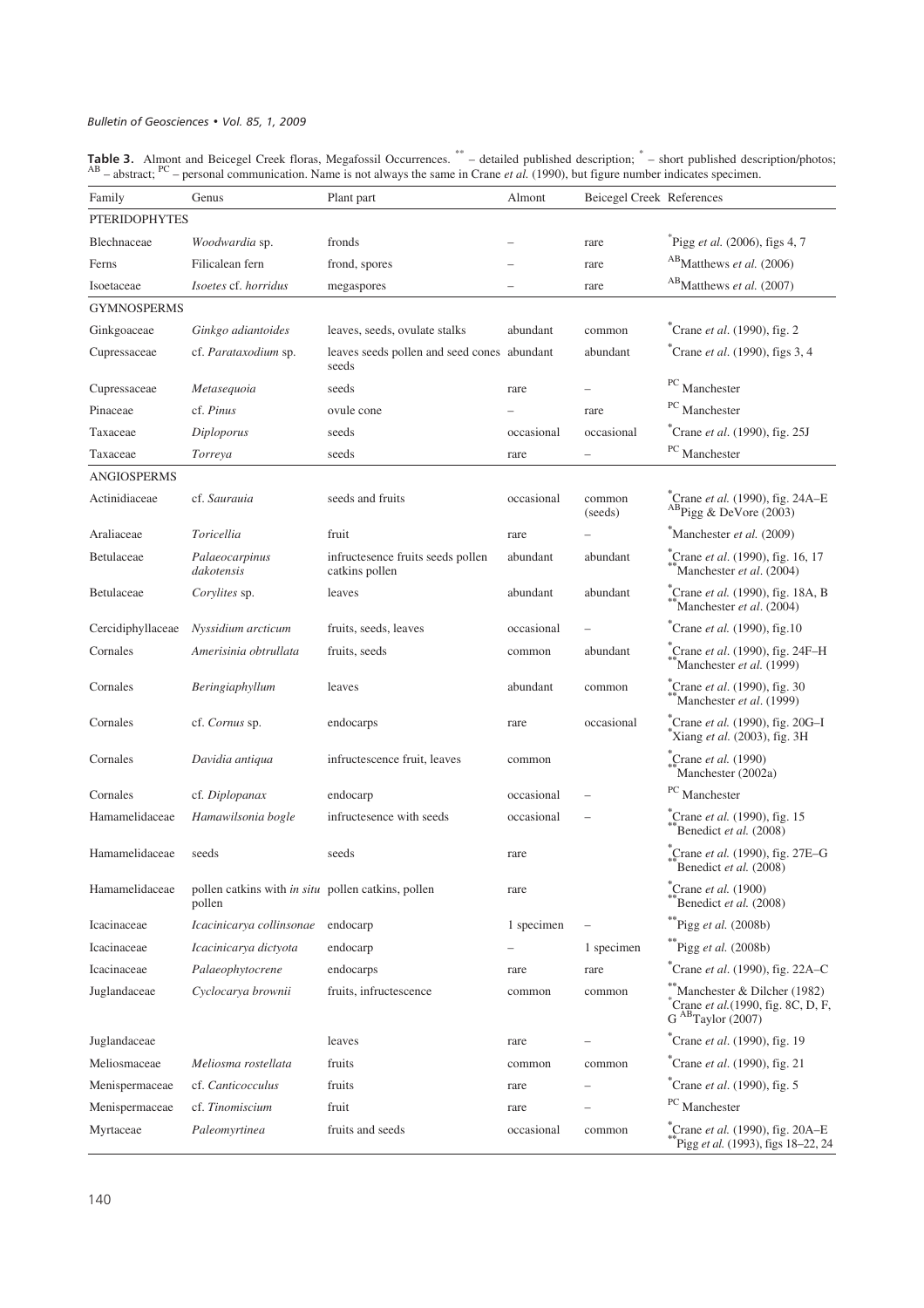| Table 3. continued |
|--------------------|
|                    |

| Family           | Genus                                 | Plant part            | Almont     | <b>Beicegel Creek References</b> |                                                                                     |
|------------------|---------------------------------------|-----------------------|------------|----------------------------------|-------------------------------------------------------------------------------------|
| Nymphaeaceae     | Susiea newsalemae                     | seeds                 | rare       | rare                             | $**$ Taylor et al. (2006)                                                           |
| Nymphaeaceae     | Nuphar wutuensis                      | seeds                 | 1 specimen | 1 specimen                       | **Chen et al. $(2005)$                                                              |
| Ochnaceae        | Ochna sp.                             |                       | rare       | rare                             | Crane et al. (1990), fig. 26A-C<br>$\overset{\text{AB}}{\text{Pigg}}$ et al. (2005) |
| Platanaceae      | Macginicarpa                          | infructesence         | rare       |                                  | $PC$ Manchester                                                                     |
| Platanaceae      | unnamed                               | pollen catkin         | rare       |                                  | $^*$ Crane <i>et al.</i> (1990)                                                     |
| Platanaceae      | Macginitiea                           | leaves                | occasional | occasional                       | PC Manchester                                                                       |
| Platanaceae      | leaf types a, b, c                    | leaf                  | rare       |                                  | <sup>*</sup> Crane et al. (1990), fig. 11                                           |
| Polygalaceae     | Paleosecuridaca curtisii              | fruit                 | common     | rare                             | <sup>*</sup> Crane et al. (1990), fig. 23A-C<br>$\mathrm{Pigg}$ et al. (2008a)      |
| Ranunculaceae    | Paleoactaea nageli                    | fruit and seeds       | rare       | rare                             | Crane <i>et al.</i> (1990), fig. 25D-F<br>Pigg & DeVore $(2005)$                    |
| Sapindaceae      | cf. Acer                              | fruit                 | common     | common                           | <i>crane et al.</i> (1990), fig. 22B-D<br>$^{AB}$ Kittle et al. (2005)              |
| Sapindaceae      | Aesculus                              | leaf                  | rare       |                                  | Manchester (2000)                                                                   |
| Sapindaceae      | cf. Sapindus                          | fruit                 | rare       |                                  | <sup>PC</sup> Manchester                                                            |
| Trochodendraceae | Nordenskioldia borealis               | fruit                 | common     | common                           | $^*$ Crane <i>et al.</i> (1990)<br>Crane <i>et al.</i> $(1991)$                     |
|                  | Trochodendraceae Zizyphoides flabella | leaf                  | abundant   | common                           | $^*$ Crane <i>et al.</i> (1990)<br>Crane et al. $(1991)$                            |
| Vitaceae         | Ampelocissus                          | leaf                  | rare       | rare                             | PC Manchester                                                                       |
| Zingiberalaes    | Spirematospermum                      | embryo, seed          | occasional | abundant                         | $^{\circ}$ Crane <i>et al.</i> (1990), fig. 26D–F<br>ABB enedict et al. (2007)      |
| Incertae sedis   | Averrhoites affinis                   | leaf                  | occasional | occasional                       | Crane <i>et al.</i> (1990), fig. 31                                                 |
| Incertae sedis   | Porosia verrucosa                     | seed                  | occasional | occasional                       | <sup>*</sup> Crane <i>et al.</i> (1990), fig. 29C, D<br>Manchester (2002b)          |
| Incertae sedis   | monocot                               | leaves, rhizomes      | rare       | abundant                         | Crane et al. (1990), fig. 29a, b<br>$\overline{AB}$ DeVore et al. (2004)            |
| Incertae sedis   | fruits, seeds, leaves                 | fruits, seeds, leaves |            |                                  | $^*$ Crane <i>et al.</i> (1990)                                                     |

deposits assignable to the Fort Union Formation while the Wasatch Formation, also reflecting a fluvial deposition, extends from the early to middle Eocene and interfingers with the lacustrine, early and middle Eocene Green River Formation (Roehler 1985, 1993; Wilf 2000).

To assess climate changes across the Paleocene-Eocene boundary, Wilf (2000) sampled seven floral assemblages spanning the boundary. The first and lowermost assemblage is from the Bison Basin locality in the Fort Union Formation in the Great Divide Basin, and is of Tiffanian age (Gemmill & K. Johnson 1997). The second assemblages (2 and 2a of Wilf 2000) are the Clarkforkian and Big Multi Quarry floras, of early Clarkforkian age, which span the upper Paleocene Fort Union Formation in southern Wyoming and provide its youngest records. The third assemblage, from the Wasatch Main Body, generally has a sandy lithology with numerous oxidized beds and occasional weathered, carbonaceous deposits. Plant material is both infrequent and low in diversity. Further upsection, the fourth assemblage is a tabular carbonaceous shale unit from the Ramsey Ranch Member of the Wasatch Formation above the Latham 4 coal, which yields slightly better preserved material. The fifth is the Sourdough assemblage, which comprises a set of sites, located just upsection from the Latham 4 coal in the uppermost Ramsey Ranch Member of the Wasatch Formation and associated with the Sourdough 2 coal zone. Floristically, the Sourdough assemblage is very similar to the Elk Creek section in the Bighorn Basin (Davies-Vollum & Wing 1998) and provides some interbasinal comparison between the Bighorn and Green River Basins. The sixth assemblage is the Niland Tongue from the last fluvial unit sampled in the early Eocene, and the seventh and last assemblage is the Little Mountain assemblage of early Bridgerian age from the lacustrine Green River Formation.

Wilf's (2000) detailed treatment of these data using leaf-margin and leaf area analyses, as well as assessment of the climatic tolerances of nearest living relatives for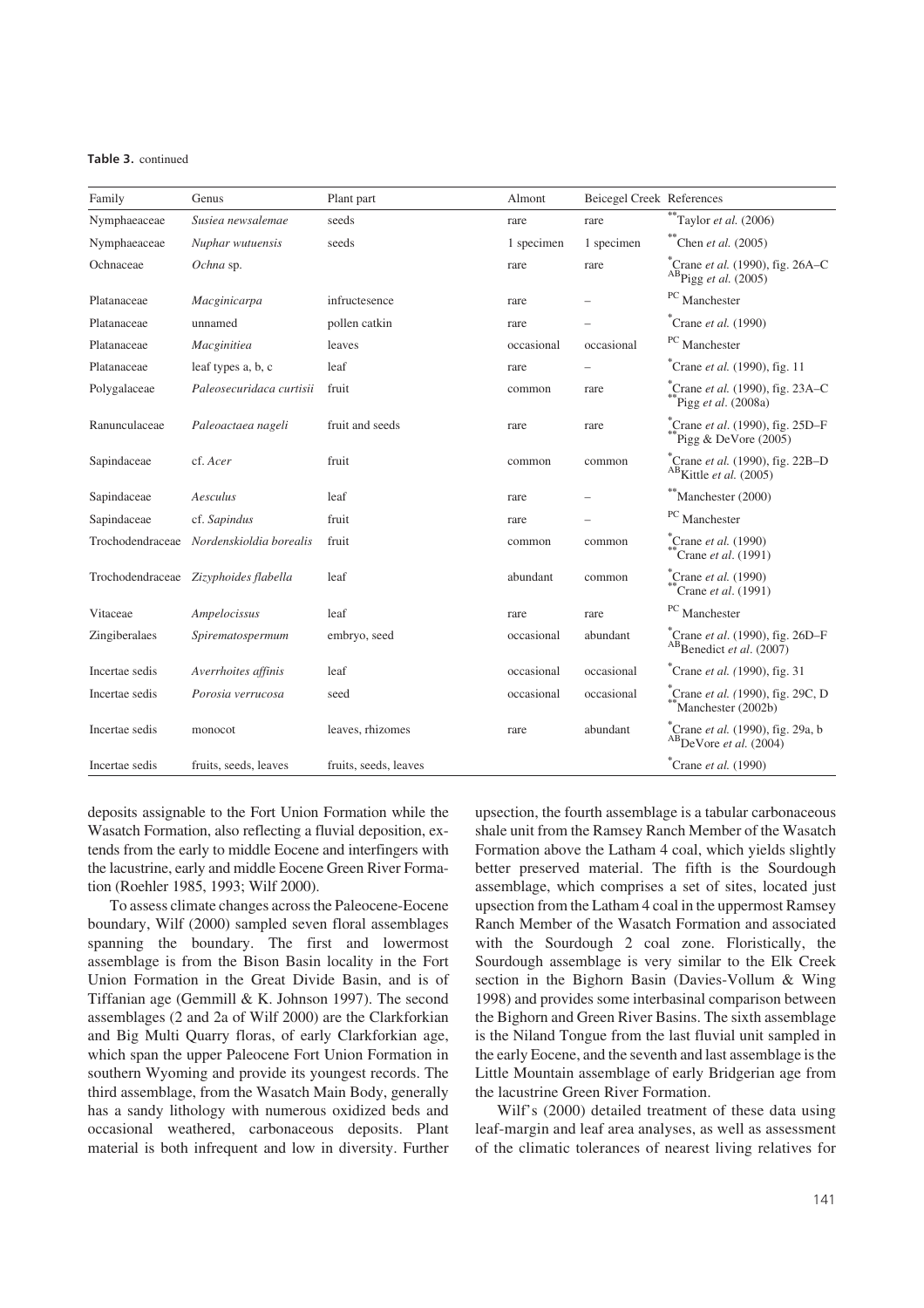paleoclimate analysis, provided a rich record of climate change between the Paleocene and Eocene in the Green River Basin. In conjunction with analyses of leaf floras, Wilf estimated numbers of "species" based on counts of both formally described species and leaf morphotypes to track changes in floral diversity. Two floral turnovers, the first representing the Clarkforkian-Wasatchian warming and the second associated with the Wasatchian-Bridgerian drying interval, are documented (Table 2). More than 80% of the "species" were affected by these two events.

The studies described above represent an important initial step in understanding the interrelationships between regional and global signals. Because people want to use these results to correlate global climate events, it is important to tease out the local and regional influences. Clearly, integrative studies interweaving details of the tectonic events influencing the development of these basins, as well as patterns of paleodrainage and depositional systems, enhance the ability to unravel local, regional and global signals present in the multitude of proxy data sets based on paleontological sources.

# **Williston Basin**

The largest, easternmost of the basins associated with stratigraphic sequences spanning the Paleocene-Eocene boundary is the Williston Basin which covers parts of North Dakota, South Dakota, Montana in the USA and southern portions of the Canadian provinces of Manitoba and Saskatchewan (Fig. 1).

Today the Williston Basin is actually two basins. The Williston Basin proper is found to the NW with a second arm of the complex called the Powder River Basin. The two basins appear to meet at the Miles City Arch with the Williston Basin extending to the Black Hills and the Powder River Basin being roughly flanked on its east and west margins by the Black Hills and Bighorn Mountains. The present paper will focus on the depositional environments of the following floras of the Williston Basin: Ravenscrag, Almont, Beicegel Creek, Wannagan Creek, and Golden Valley.

The Williston Basin has a long history and numerous processes have influenced its formation, and there have been several interpretations regarding its development. One hypothesis is that the basin formed as a tensional response to shearing between two lineaments during the Paleozoic (Gerthard *et al.* 1982). The folding and faulting within the Williston Basin has been attributed to both movement along basement blocks and as a response to subsidence. Compared with other basins in the Great Plains and Rockies, the degree of faulting is slight and seismic surveys are necessary to document the nature and extent of these faults. In particular, the faults associated with the Cedar Creek, Nesson, and Heart River Anticlines, have extremely steep dips and have experienced episodes of near vertical displacement. Some synclinal formations within the basin are attributed to collapse after the dissolution of Devonian age salt deposits.

The Williston Basin may appear to have a simple, layered stratigraphy, but the interplay of the tectonics and shifts in paleodrainage, clearly paint a more complex picture as illustrated by a recent study (Belt *et al*. 2004) on the unconformities and age relationships of the Tongue River and older members of the Fort Union Formation. Similar studies on the Sentinel Butte Member have not been undertaken.

*Ravenscrag flora*. – Another region, flanking the northern rim of the Williston Basin, has yielded fossil plant assemblages. The Paleocene Ravenscrag Formation of southwestern Saskatchewan does not extend stratigraphically across the Paleocene-Eocene boundary as is the case with the Golden Valley Formation from the Williston Basin of North Dakota (see below). However, the Ravenscrag Formation can be correlated with the Cretaceous (Maastrichtian) Hell Creek Formation up through most of the Bullion Creek Formation of North Dakota and is interpreted as Puercan to Torrejonian in age (McIver & Basinger 1993).

At the end of the Cretaceous, cratonic subsidence, in concert with subsidence caused by salt dissolution of the Devonian Prairie Evaporate (Broughton 1979, Frank & Bend 2004), caused deposition of thin (0.5–1.0 m) coal deposits with thicker beds (avg. 3.2 m) being deposited when cratonic and salt dissolution subsidence decreased during the Paleocene. Regional and local subsidence influenced sedimentation and makes correlation within and between the regional units difficult (Frank & Bend 2004).

The Ravenscrag Formation consists of lignite-bearing clay, silt and sand beds overlying the latest Cretaceous (Maastrichtian) Frenchman Formation. The beds assigned to the Ravenscrag Formation were deposited as an eastward-thickening wedge representing a low-energy fluvial-alluvial plain depositional system [S.G.S. (Saskatchewan Geological Survey) 1994, Frank & Bend 2004]. The site is interpreted as an alluvial plain with meandering streams, ponds, swamps and lowland forests.

The Ravenscrag flora represents a polar broadleaf temperate forest. Floral elements include woody dicots of Cercidiphyllaceae, *Cornophyllum* and a compound leaf type Platanaceae (*Platanites canadensis*) similar to those found at Mull, Scotland (Crane *et al.* 1988; Kvaček *et al.* 2001). Several filicalean ferns, including *Woodwardia gravida,* are present, and the common conifers include the cupressaceous genera *Mesocyparis* and *Glyptostrobus* while *Fokienia* and *Elatocladus* are present but uncommon. The most common type of fossil at this locality is the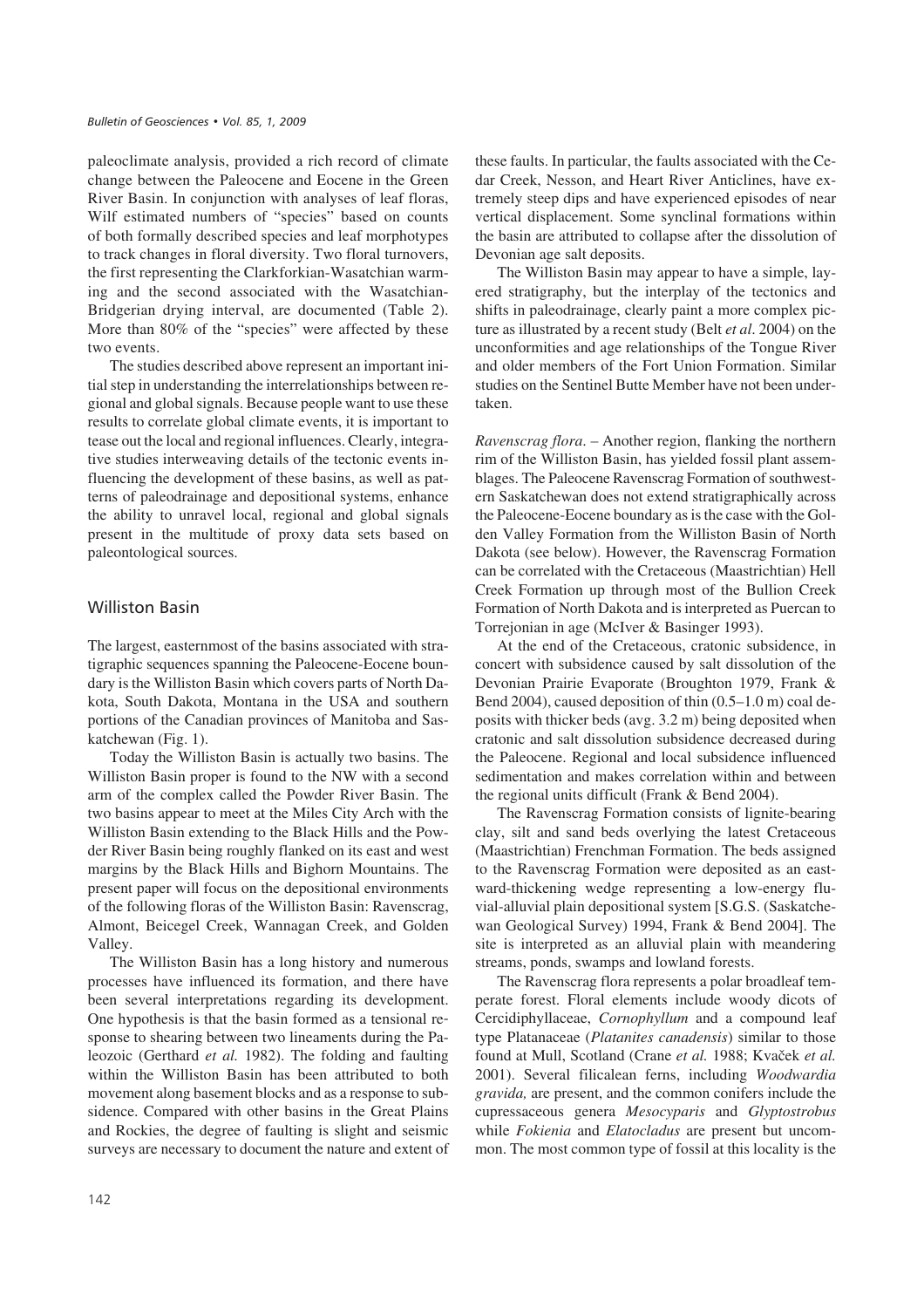dicot leaves that were assigned to *Dicotylophyllum anomalum* by McIver & Basinger (1993). The leaves are now considered assignable to *Browniea* (Nyssaceae: see Manchester & Hickey 2007). Interestingly, some elements that are often characteristic of Paleocene floras (*e.g.*, *Ginkgo*, *Glyptostrobus*) are relatively rare here (McIver & Basinger 1993) or even lacking (Betulaceae). There is a diversity of aquatic forms, which include *Isoetes horridus*, two species of *Azolla,* the *Trapa*-like genus *Trapago*, the *Nelumbo*-like *Nelumbago*, and several rosette-forming moncots described as *Pistia* and *Spirodela* (now *Limnobiophyllum*, Stockey *et al.* 1997).

Studies of the Souris Lignite from the Ravenscrag (Frank & Bend 2004) indicate that transitional fern-dominated and *Taxodium-*dominated stable environments coexisted and suggest the Okefenokee Swamp (Georgia, USA) as a possible modern analogue. The Okefenokee also has been proposed as a modern analogue to the Tertiary peatforming environments of the northern Great Plains (Rich 1979).

*Wannagan Creek*. – The Wannagan Creek site is well known for its rich assemblage of vertebrate faunas (predominately champsosaurs, crocodilians, turtles) but also contains beds bearing less studied plant material (Erickson 1991). The portion of the Bullion Creek Formation section at Wannagan Creek that has been the focal point for paleontological investigation lies 19.8 m above the contact with the underlying Sentinel Butte Formation (Melchior & Hall 1983).

Jacob (1972) and particularly Melchior & Hall (1983) have interpreted the depositional environment as representing a floodplain based on three distinct beds. The first is primarily fluvial and fines upwards from a course silt to a silty clay and contains remains of an aquatic plant community consisting of fossils identified as *Cabomba, Equisetum*, *Nelumbium*, *Sparganium,* and in situ corms assignable to *Isoetites horridus*. The second bed, a lignitic black shale rich in organics, is interpreted as an isolated channel segment and contains large branches and tree trunks, but identifiable plant megafossils are rare until the last, upper 5 cm of the bed, where leaves become abundant. It is in bed 2 that the articulated fossils of vertebrates are found. The third bed is a massive unit consisting of coarse silt and fining upward to clays. This third bed is interpreted as a flood surge or crevasse splay from an adjacent channel (Melchior & Hall 1983). Although several studies have focused on the palynomorphs, particularly the megaspores (*e.g*., Melchior & Hall 1983), the megaflora is not comprehensively illustrated and identifications of megafossil elements need to be verified.

*Almont and Beicegel Creek floras*. – The Almont flora was first described by Crane *et al.* (1990) and is unusual since the plants are preserved both morphologically and anatomically (Table 3). The original site, located near the center of North Dakota, outcrops at the very surface and is impossible to place within a stratigraphic context. Based on the floral assemblage, the site was assigned to the late Paleocene Sentinel Butte Formation. The plant material is preserved in siliceous shale units that appear to represent clay lenses deposited in abandoned channels and then enriched by silica and iron-rich solutions. Whether the Almont site represents a single channel, or a set of small interfingered channels, is uncertain. However, it does appear that the fossil-bearing sedimentary units are discontinuous at the Almont site.

In 1999, a new site was found in the Beicegel Creek area of McKenzie County, in western North Dakota, with the siliceous shales found in place within a friable, gray sandstone (Table 3). Material collected from the Beicegel Creek region can be studied both by sectioning and SEM, (as can the Almont material), as well as by the cellulose acetate peel method (Joy *et al*. 1956, Basinger & Rothwell 1977). The amount of carbon preservation is exquisite in comparison to other silicrete beds found in the Sentinel Butte and Golden Valley Formations. This flora is much more diverse than the similarly preserved permineralizations described by Ting (1972) from younger strata associated with the Golden Valley flora. The geochemical circumstance permitting this preservation, combined with the high number of taxa shared by both the Almont and Beicegel Creek floras, in no way can be explained as being part of a single, widespread bed, but rather, represents deposition within the same meandering fluvial system (DeVore, personal observation).

The Sentinel Butte Formation has been characterized by the dominance of illite and montmorillonite clays, its olive-green color, orange-stained zones with nodules of siderite, "bentonite" layers, and the abundance of petrified conifer wood (Hickey 1977). Fischer (1953) observed petrified stumps below the Sentinel Butte-Golden Valley contact and Hickey (1977) noted a zone of stumps below the contact in areas including the Crooked Creek escarpment in southwestern Dunn County and eastern Stark County. During fieldwork in McKenzie County, the present authors have noted a zone of taxodiaceous conifer stumps present in some areas of the contact, but there also appears to be other zones of stumps present below the contact. Along with the lignite and petrified stump zones are plant-bearing beds that appear to be associated with channel fills (DeVore, personal observ.).

*Golden Valley flora*. – In North Dakota, the Sentinel Butte Formation is, in general, regionally conformably overlain by the Golden Valley Formation. In western North Dakota, these formations outcrop discontinuously on isolated but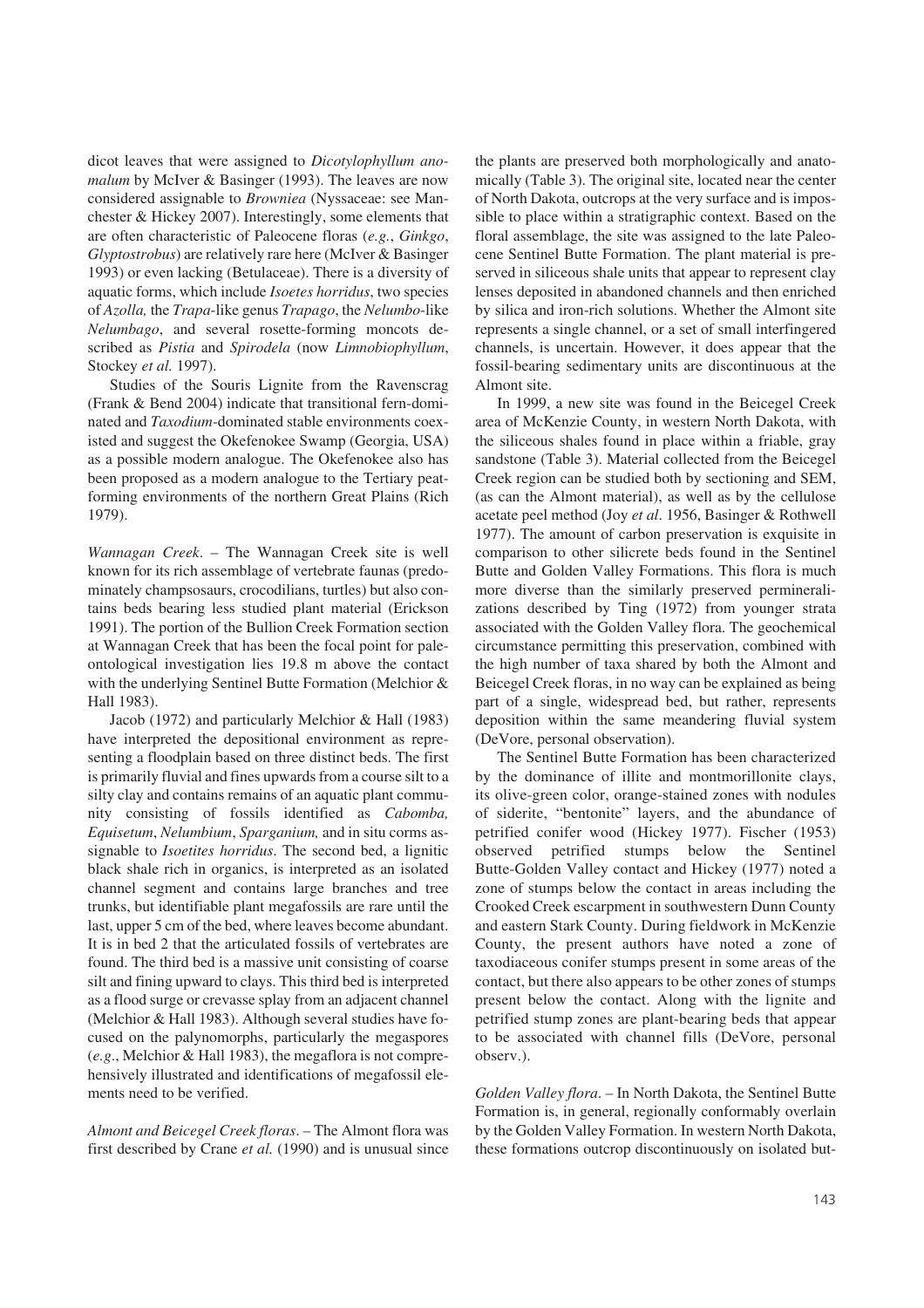tes and are best exposed in the Little Badlands. Generally, the sequences of the Golden Valley Formation consist of paulstrine to fluvio-deltaic sequences and are divided into two members. The lower Bear Den Member is dominated by kaolinitic claystones and siltstones. The upper Camels Butte Member, in contrast, contains lenses of micaceous, crossbedded sandstones separated by finer-grained beds (Hickey 1977). Both members represent fluvial deposits, and occasionally, both the Bear Den and Camels Butte Members downcut into the underlying Sentinel Butte Formation. The current placement of the Paleocene-Eocene boundary is within the Bear Den (Clechenko *et al.* 2007). Hickey (1977) found 41 Golden Valley Formation localities containing fossil plant beds. Twenty-seven of these in the Bear Den Member were found in the lower 9.1 meters of the unit and would therefore, represent the latest Paleocene flora in the Williston Basin.

Carbon isotope values of bulk organic matter and palynostratigraphy were studied within the Golden Valley Formation to try to identify the PETM (Harrington *et al.* 2005, Clechenko *et al.* 2007). The "orange zone" identified within the Bear Den Member was interpreted as representing an episode of intense pedogenesis at *ca* 55 Ma based on the high abundances of iron-stained kaolinite, poor organic carbon preservation and the presence of features roughly equivalent to those found in modern laterites.

The Golden Valley flora was described from a series of approximately 70 localities in 6 transects across North Dakota (Hickey 1977). Of 82 total taxa, 52 are present at Bear Den and 42 at Camels Butte. Sixteen taxa are shared, including, most notably: *Equisetum*, *Glyptostrobus*, *Metasequoia*, *Porosia*, *Davidia* (listed as "*Viburnum*" *antiquum,* Manchester 2002a), *Cercidiphyllum*, *Cornus*, *Aesculus* (listed as *Carya antiquua*; see Manchester 2001), *Averhoites*, *Meliosma*, *Chaetoptelea*, and "*Ampelopsis*", with 36 taxa unique to Bear Den and 24 to Camels Butte (Hickey 1977). Notable genera at Bear Den but not Camels Butte, include: the filicalean ferns *Osmunda* and *Woodwardia*, *Pinus prergrimus*, *Acer, Beringiaphyllum* (listed as *Viburnum cupanoides*, see Manchester *et al.* 1999), *Zizyphoides* (listed as *Cocculus flabella*, Crane *et al*. 1991). Camels Butte hosts *Isoetes horridus*, the small aquatic lycopod, and the aquatic floating heterosporous water fern *Salvinia*, leaves assigned to *Betula hesterena* (probably closely related to *Corylites* leaves of *Palaeocarpinus*). The Golden Valley flora apparently lacks *Ginkgo*.

## Alberta Basin

*Genesee, Munce's Hill, and Joffre Bridge floras*. – Paleocene aged floras have also been recovered from the Paskapoo Formation of south-central Alberta. The Paskapoo Formation represents deposition by rivers that flow eastward from the cordillera to the Alberta Basin (Fig. 1). The basin parallels the cordillera and extends eastward into south-central Alberta for more than 600 km (Demchuk *et al.* 1991, Hoffman & Stockey 1999). The Paskapoo Formation can be correlated with the upper part of the Ravenscrag Formation (Demchuk *et al.* 1991).

The Paskapoo Formation yields three main productive sites at Genesee, Munce's Hill and the Joffre Bridge Roadcut locality (Hoffman 2002). Of these, Genesee is the earliest studied site, and of relatively low diversity (19 taxa), with several significant elements typical of a polar deciduous flora (Chandrasekharam 1974). The flora is dominated by *Metasequoia* (36%) and Cercidiphyllaceae (around 33%), with additional representatives of *Glyptostrobus*, *Fokienia*, *Taxodium*, *Azolla*, *Platanus*, *Nordenskioldia*, a moss, and several ferns. This site boasts the only known fossil record of the ophioglossalean fern *Botrychium*, which has been reconstructed as a "whole plant" that bears a remarkable resemblance to its extant relative (Rothwell & Stockey 1989). Two typical taxa of the late Paleocene, Betulaceae and *Ginkgo,* apparently are lacking.

The Munce's Hill locality contains a relatively low diversity assemblage (9 taxa) that has been interpreted as a wetland forest community (Stockey *et al.* 2006). This flora is dominated by *Metasequoia* and the fern *Onoclea. Metasequoia foxii* plants, including their seedlings, are known from both Munce's Hill, and a second nearby and contemporaneous locality at Guo Mine. From these sites *Metasequoia foxii* has been reassembled as a "whole plant" (Falder *et al.* 1999, Stockey *et al.* 2001). Although taxodiaceous conifers are very common components of Paleogene floras, it is rare to find all of the separate organs together in the same horizon and in attachment to one another. *Metasequoia foxii* can be compared with *Metasequoia milleri,* another whole *Metasequoia* plant that is known from the Eocene Princeton Chert (Basinger 1981, 1984; Rothwell & Basinger 1979).

Another whole plant reconstruction from Munce's Hill is that of the fern *Onoclea* (Rothwell & Stockey 1991). The authors placed this fossil fern into the modern species *O. sensibilis* because it is essentially identical in sporophyte and spore morphology to the extant plants. Rhizomes in growth position, bearing attached vegetative and fertile fronds, were uncovered carefully in the field and photographed in situ to demonstrate their morphology and plant habit. This was necessary because the beds have been severely affected by post-depositional cleavage perpendicular to the bedding plane, such that larger slabs bearing more complete fronds could not be recovered. Other taxa from Munce's Hill include the thelypterid fern *Speirsiopteris orbiculata* (Stockey *et al.* 2006); *Palaeocarpinus joffrensis* (Sun & Stockey 1992);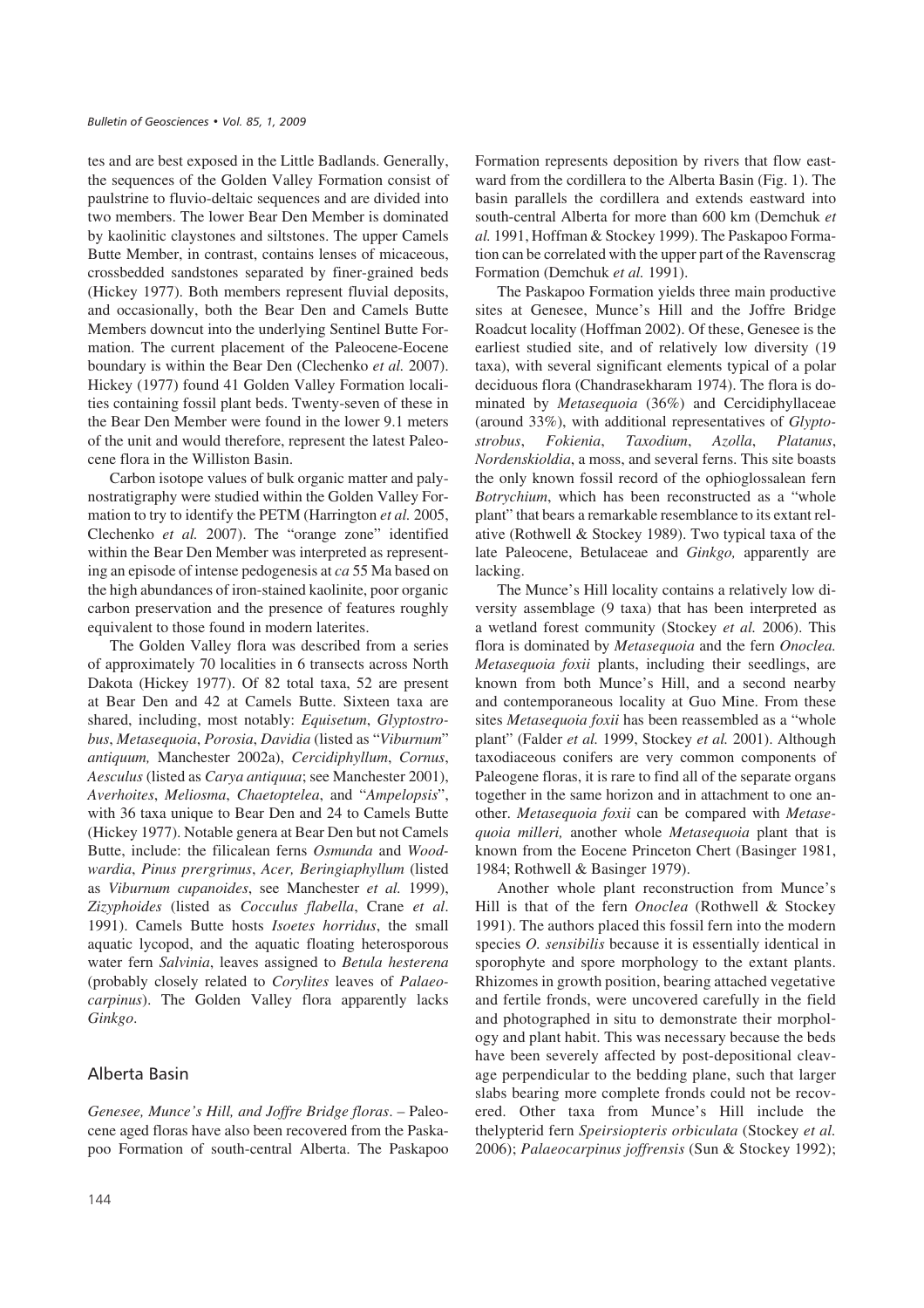*Equisetum* sp. (Vavrek 2002); a possible bryophyte; stem remains of *Joffrea*, and *Aphananthe*, of possible ulmaceous affinities; and the foliage type *Wardiaphyllum* (Stockey *et al.* 2006).

Hoffman & Stockey (1999) studied the depositional environment of the Joffre Bridge Roadcut locality, and recognized five depositional units: 1) floodplain; 2) fluvial channel; 3) abandoned channel; 4) swamp, and 5) crevasse splay. The floodplain deposits, which are capped by a paleosol with vertebrate remains, lack identifiable plant remains. Fluvial and abandoned channel sediments overlay the paleosol and contain remains of riparian trees (*e.g.*, Platanaceae, *Joffrea*). The fourth depositional unit, a carbonaceous mudstone, representing a swamp facies, overlies the channel sediments and includes taxodiaceous conifers and riparian trees. The mudstone units on top of the swamp facies also contain taxodiaceous conifers and riparian trees, but also have preserved a record of the aquatic and understory vegetation. Hoffman & Stockey (1999) interpret these as reflecting deposition in the distal margin of a crevasse splay. Units above the mudstone coarsen upward and are nearly devoid of fossils except for a zone of articulated fish skeletons. The sequences reflecting channel-abandonment, the swamp horizon, and the base of the crevasse splay have yielded the best assemblages of plant fossils.

The Joffre Bridge Roadcut locality is the most floristically diverse of the Paskapoo Formation floras with over 28 species named (Hoffman 2002). The dominant plant in this flora is by far *Joffrea speirsae*, an extinct member of the Cercidiphyllaceae. *Joffrea* has been reconstructed as a "whole plant", based on interconnected organs including inflorescences, infructesences, seeds, pollen and leaves, as well as young seedlings (Stockey & Crane 1983; Crane & Stockey 1985, 1986a). A second whole plant reconstruction is of the "Joffre Plane Tree", a platanaceous plant based on leaves, pistillate inflorescences and infructescences (*Macginicarpa manchesteri*), staminate inflorescences, dispersed stamen clusters and in situ pollen (*Platananthus speirsae*), and young seedlings (Pigg & Stockey 1991). Other important taxa are the conifers *Glyptostrobus* and *Metasequoia* and leaves of *Beringiaphyllum* (Cornales). Other taxa include *Equisetum*, *Osmunda*, *Chaetoptelea, Averrhoites,* and *Acer-*like samaras.

Aquatic ferns (*e.g.*, *Azolla*), and monocots (*Limnobiophyllum, Pistia*) are prominent members of the floating vegetation. Other aquatic plants include the liverwort *Ricciopsis.* Structures referred to as "unidentified sheathing structures" are very similar to monocot "leaf rings" seen in abundance at Beicegel Creek (DeVore *et al.* 2004) and commonly throughout Paleocene strata. These leaf rings and associated leaves resemble the monocot leaf type *Zingiberopsis* (Hickey & Peterson 1978) whose affinities are unknown.

# **Case histories of Late Paleocene to Early Eocene plants**

## Filicalean ferns

Generally, filicalean ferns have not been studied in detail in late Paleocene to early Eocene localities of western North America. This is in part because they are not typically prominent components of the floras, and also because of the strong bias toward collecting and describing dicot leaves. Even with this sampling bias, however, there are several notable exceptions that may be related directly to the paleoecology of particular environments where ferns were prominent. Two examples are *Onoclea sensibilis* at Munce's Hill, and the abundance of the fern association of *Woodwardia gravida, Osmunda* and *Onoclea* in the Ravenscrag assemblage. Paleocene *Onoclea sensibilis* occupies essentially the same niche at Munce's Hill, a wetland forest community, as it does today (Rothwell & Stockey 1991). In the Eocene, ferns are also locally important in several sites, including some of the Golden Valley floras.

In contrast is the surprising absence of ferns at the Almont locality and their relatively rare occurrence at Beicegel Creek where their record consists of fragmentary vegetative and fertile pinnules and anatomically preserved rhizomes (Pigg *et al.* 2006). To date, we have not been able to recognize whether this is preservational bias, or if indeed the ferns were not a major component of these floras. One potential explanation for this rarity of fern megafossils has to do with ground water levels and fluvial activity. This suggestion arises from consideration of the cycles documented for the Souris seam of the Ravenscrag Formation (Frank & Bend 2004). As noted above, the localities with significant records of ferns are found either in the Alberta Basin or northern edge of the Williston Basin. In regards to the Williston Basin in particular, the southern and western portions of the Basin are more strongly influenced by uplift events while more subsidence, in particular due to salt dissolution, is prevalent in the northern, Canadian region of the Basin. Higher-energy fluvial systems would, therefore probably prevail in the south and less energetic systems would be present in the Canadian portion of the Williston Basin. The cycles described by Frank & Bend (2004) occur in a low-energy fluvial plain. Of the six stages they documented there is a point during the second cycle where ferns persist as groundwater levels rise. However, Frank & Bend (2004) noticed, based on petrographic analysis of samples, an increase in clastics, indicating the migration of an active river channel towards the fern-dominated mire. Fluvial activity escalated to the point that detrital clastic material choked the fern-rich mire associated with peat formation. Possibly the higher energy regimes present in the Almont and Beicegel Creek systems exhibit a different cycle representative of higher energy river systems.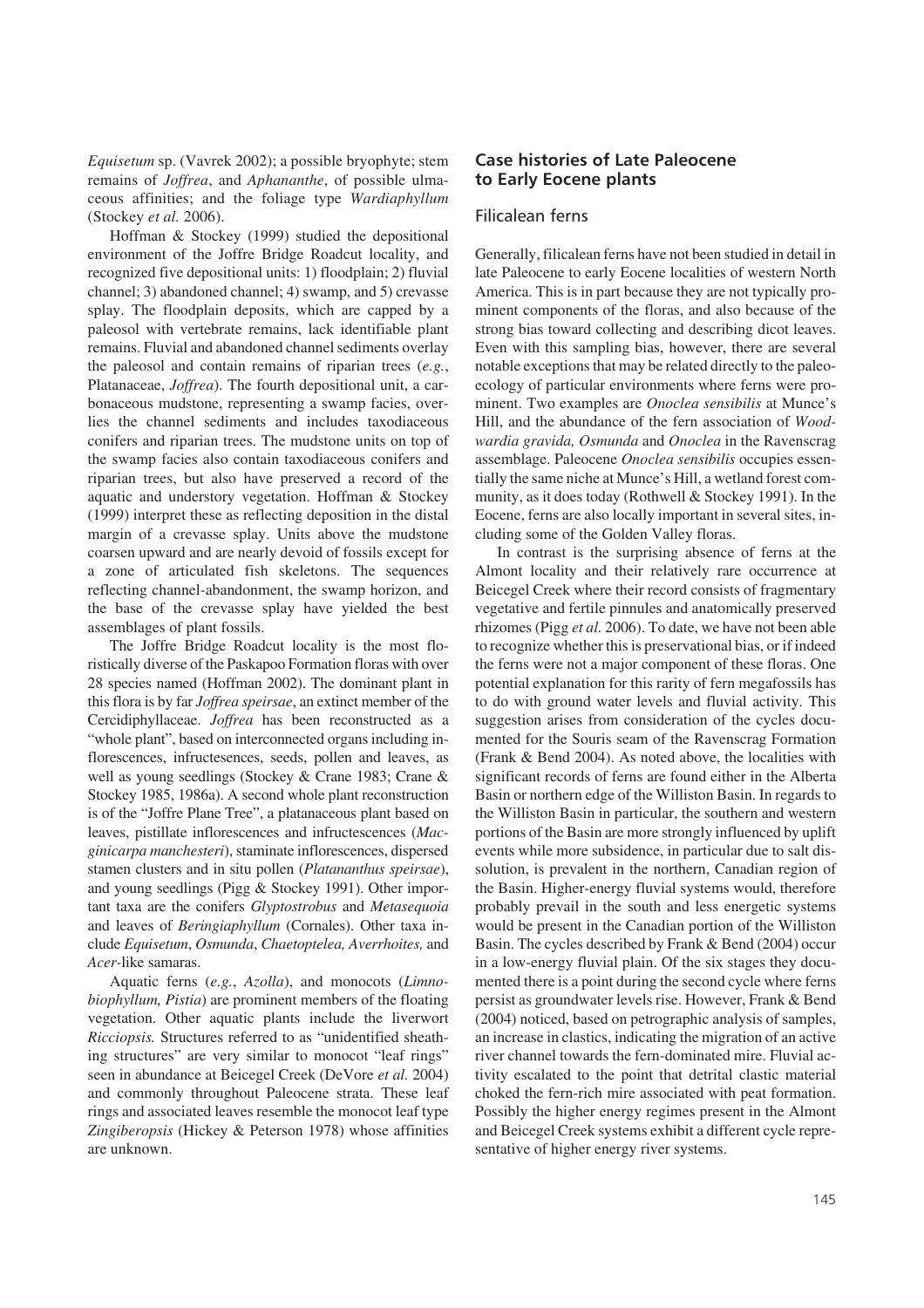## A*zolla, Salvinia* and other aquatics

The aquatic ferns *Azolla* and *Salvinia* are excellent indicators of still-water habitats and serve to document the presence of lacustrine environments. In general, there seems to be a replacement of *Azolla* by *Salvinia* across the Paleocene to Eocene transition in the Great Plains and Rocky Mountain regions. *Azolla* then reappears in the Eocene of the Bighorn Basin after the appearance of *Salvinia* (Table 4). Later in the Eocene, both taxa occur in the lake deposits of the Okanogan Highlands, where *Azolla* is especially common in some horizons (*e.g.*, Arnold 1955, De-Vore & Pigg 2008).

Several of the localities have diverse aquatic assemblages that include not only heterosporous water ferns but also *Isoetes*, monocots assignable to Araceae and Lemnaceae, and forms close to *Trapa.* At Ravenscrag, all of these components occur, and at Joffre Bridge we see *Azolla*, *Spirodela* and *Limnobiophyllum,* and possibly *Isoetes* (Table 4). *Isoetes* also occurs in the Golden Valley, Beicegel Creek and Wannagan Creek floras but not at Almont. Interestingly, although we see nymphaeceous seeds at Almont (*Nuphar* and *Susiea*, a form in the *Eurale* lineage; Taylor *et al*. 2006), none of the other aquatics are present. The enigmatic *Porosia* (Manchester 2002b) is known in the Williston Basin and lower sections of the Bighorn Basin. *Typha* apparently comes in during the Eocene.

Studies of the Paleocene-Eocene transition in North America have largely focused on terrestrial ecosystems and their response to climate change. To date, we could not identify a study focused on the response of freshwater aquatic ecosystems across the Paleocene-Eocene transition. Such a study would require identifying stratigraphic sequences with facies containing assemblages of aquatics that have not been transported a significant distance from the site of deposition.

# Ginkgo

*Ginkgo* is one of the most common genera found in the Almont flora and in certain sites within the Beicegel Creek locality and Wannagan Creek. It is rare in the Ravenscrag flora and at Joffre Bridge, and apparently absent at the Golden Valley and the Green River sites (Table 4). By the Eocene, the genus disappears in the Williston Basin, yet persists in the Bighorn Basin, and still remains present in northwestern North America into the Miocene. The record of *Ginkgo* at Almont is particularly interesting because in addition to well-preserved leaves, often with cuticle, numerous seeds and reproductive stalks also have been found (Crane *et al.* 1990). In some cases the fleshy sarcotesta of the seed is preserved. Even though *Ginkgo* leaves are relatively common in many younger western Tertiary floras, the occurrence of seeds is rare.

Extant *Ginkgo* trees only become reproductively mature and capable of bearing seeds at 20–30 years of age (He *et al.* 1997). Because no natural populations of the genus are known, it is not clear what the extant plant's natural habitat would be, however, in the Cretaceous and Tertiary record, fossil *Ginkgo* is typically found in depositional environments that indicate open canopy forests in disturbed habitats, along stream margins and the distal sides of levees. There they commonly co-occur with riparian trees such as *Cercidiphyllum* and *Platanus* (Royer *et al.* 2003). At Almont *Ginkgo* co-occurs with these taxa, along with other genera, and the depositional environment is inferred to be a meandering fluvial system. What is unusual is the occurrence of numerous *Ginkgo* seeds and reproductive stalks. If fossil *Ginkgos* shared the phenology of today's forms, this suggests that the ginkgos at Almont were mature forest trees. Why Ginkgo seeds are well preserved at Almont and not at similar localities, is unclear.

# Taxodiaceous conifers

Although taxodiaceous conifers (*Taxodium*, *Parataxodium*, *Metasequoia* and *Glyptostrobus*) are common components of the Paleocene to Early Eocene floras of western North America, their actual patterns of distribution are interesting. *Taxodium* and *Parataxodium* are present at Genesee, early parts of the Williston Basin (Almont, Beicegel Creek and Wannagan Creek) and early in the Bighorn Basin. *Metasequoia* is common in most areas, except for Almont and Beicegel Creek, and is only in the early Green River floras. This genus is particularly significant at the Munce's Hill locality in Alberta, where a whole plant reconstruction of *Metasequoia foxii* includes different developmental stages of seedlings (Falder *et al.* 1999, Stockey *et al.* 2001). *Glyptostrobus* is widespread throughout the Bighorn Basin and appears sporadically in other sites, at Ravenscrag, in Alberta, at both Golden Valley sites and Wannagan Creek, and rarely at Almont. Hoffman & Stockey (1999) note that at Joffre Bridge these conifers dominate the "mollusc layer" which is interpreted as a swamp horizon. Today, *Taxodium* is limited in its natural distribution to the southeastern United States, while *Metasequoia* and *Glyptostrobus* are Asian. It seems that in the examined floras *Taxodium*-like plant remains are less common, except at Almont, providing another example of Almont's unusual flora in comparison to other Paleocene sites. We note that pines (not recorded in Table 4) are quite rare in the late Paleocene and early Eocene of the Great Plains and Rocky Mountains.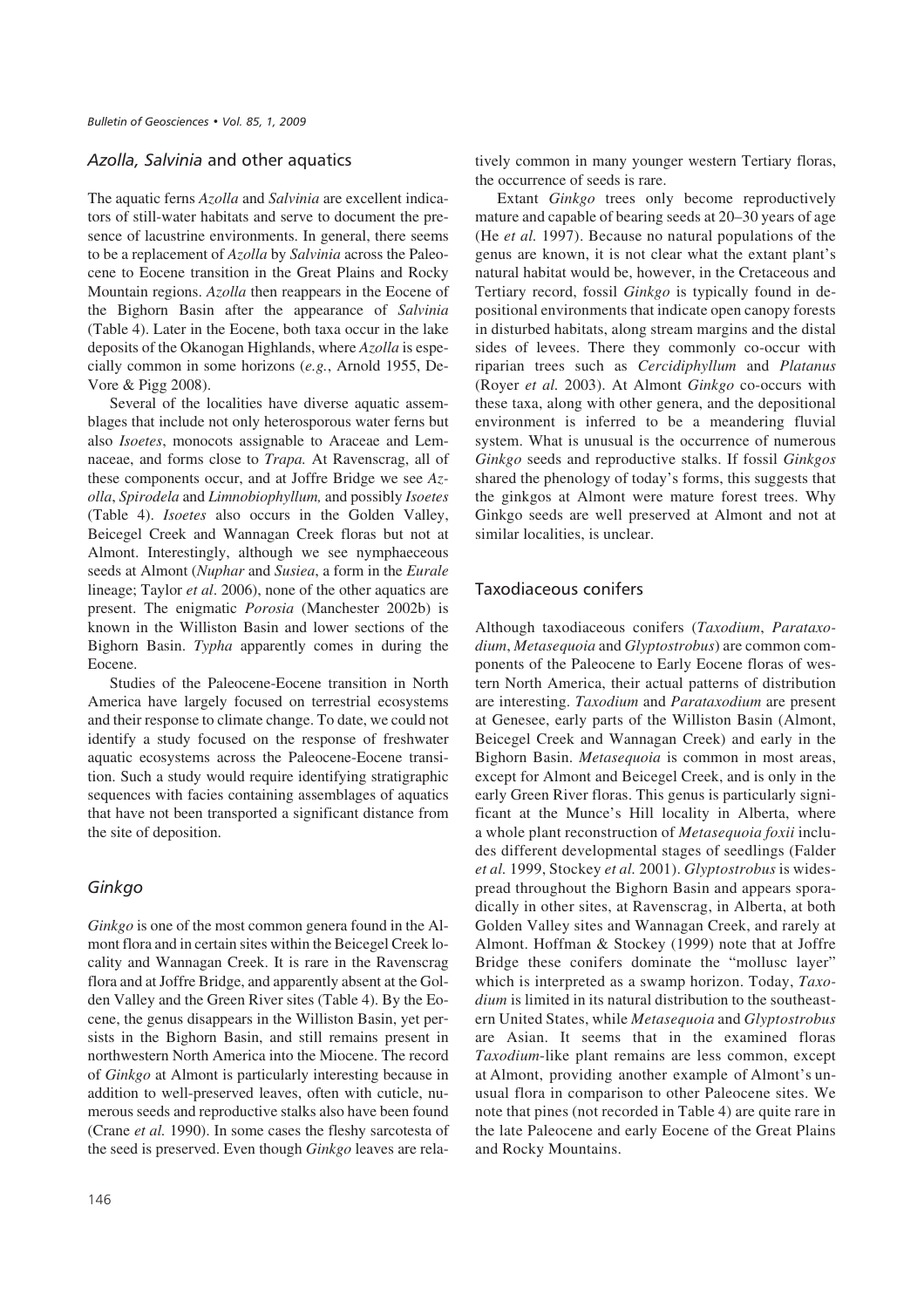Table 4. Qualitative distribution of important Paleocene and Early-Middle Eocene taxa in western North America. Older names are included in parentheses after current identifications. Localities and floras: Bighorn Basin (BH; ages a–j); Green River (GR: ages a–g); in the Williston Basin: Almont (al), Beicegel Creek (bc), Golden Valley (gv), Bear Den Member (bd), Camels Butte Member (cb), Wannagan Creek (wc), Ravenscrag (rv); in the Alberta Basin (AB): Genesee (ge), Joffre Bridge (jb), Munce's Hill (mh). + present, - absent, C - common, R - rare, VC - very common, \* most common taxon at locality. Locality details for Green River and Bighorn Basins are detailed in Table 5. Based on literature cited in the text and personal observations.

| Taxon                                  | $\rm BH$<br>abcdefghij           | ${\rm GR}$<br>abcdefg    | <b>WB</b><br>al          | WB<br>bc                 | <b>WB</b><br>gv(bd)              | <b>WB</b><br>gv(cb)              | <b>WB</b><br>wc                  | <b>WB</b><br>$\Gamma \mathrm{V}$ | AB<br>ge                         | $\mathbf{A}\mathbf{B}$<br>mh | AB<br>jb                         |
|----------------------------------------|----------------------------------|--------------------------|--------------------------|--------------------------|----------------------------------|----------------------------------|----------------------------------|----------------------------------|----------------------------------|------------------------------|----------------------------------|
| Pteridophytes                          |                                  |                          |                          |                          |                                  |                                  |                                  |                                  |                                  |                              |                                  |
| Azolla                                 | hij                              | $\overline{\phantom{0}}$ |                          |                          |                                  |                                  | $^{+}$                           | $\begin{array}{c} + \end{array}$ | $^{+}$                           |                              | $^{+}$                           |
| Salvinia                               | fghij                            | def                      |                          |                          |                                  |                                  |                                  |                                  |                                  |                              |                                  |
| Lygodium                               | fj                               | def                      | $\overline{\phantom{0}}$ | $\overline{\phantom{0}}$ | $\overline{\phantom{0}}$         | $^{+}$                           | $\overline{\phantom{0}}$         | $\overline{\phantom{0}}$         |                                  | $\overline{\phantom{0}}$     |                                  |
| Onoclea                                | a                                |                          |                          | $\overline{\phantom{0}}$ | $^{+}$                           | $^{+}$                           | $\overline{\phantom{0}}$         | $\begin{array}{c} + \end{array}$ |                                  | $^{+}$                       |                                  |
| Osmunda macrophylla                    |                                  | $\rm{a}$                 |                          | $\overline{\phantom{0}}$ | $^{+}$                           |                                  | $\overline{\phantom{0}}$         | $+R$                             |                                  |                              |                                  |
| Woodwardia gravida                     | defj                             | be                       |                          | $^{+}$                   | $\begin{array}{c} + \end{array}$ | $\overline{\phantom{0}}$         | -                                | $+C$                             |                                  | -                            |                                  |
| Equisetum                              | abdfgj                           | abefg                    | $\overline{\phantom{0}}$ | $\overline{\phantom{0}}$ | $^{+}$                           |                                  | $^{+}$                           | $^{+}$                           |                                  | $^{+}$                       | $+R$                             |
| Isoetites horridus                     | $\rm e$                          | $\overline{\phantom{0}}$ |                          | $^{+}$                   | $\overline{\phantom{0}}$         | $^{+}$                           | $\begin{array}{c} + \end{array}$ | $^{+}$                           |                                  | $\overline{\phantom{0}}$     | $\begin{array}{c} + \end{array}$ |
| Gymnosperms                            |                                  |                          |                          |                          |                                  |                                  |                                  |                                  |                                  |                              |                                  |
| Ginkgo                                 | abefgh                           | $\overline{\phantom{0}}$ | $+C$                     | $+C$                     |                                  |                                  | $\ddot{}$                        | $+R$                             |                                  |                              | $+R$                             |
| Zamia coloradensis                     | d                                |                          | $\overline{\phantom{0}}$ | $\overline{\phantom{a}}$ |                                  |                                  | $\overline{\phantom{0}}$         | $\overline{\phantom{0}}$         |                                  |                              |                                  |
| Fokienia                               | abde                             | $\overline{\phantom{0}}$ | $\overline{a}$           | -                        |                                  |                                  | $\overline{\phantom{0}}$         | +R                               | $\begin{array}{c} + \end{array}$ | $\overline{\phantom{0}}$     |                                  |
| Glyptostrobus                          | abcdefgj                         | be                       | $+R$                     | $\overline{\phantom{0}}$ | $^{+}$                           | $^{+}$                           | $^{+}$                           | $^{+}$                           | $\begin{array}{c} + \end{array}$ | $\overline{\phantom{0}}$     | $^{+}$                           |
| Metasequoia                            | abcdefgh                         | abd                      | $^{+}$                   | -                        | $\begin{array}{c} + \end{array}$ | $\begin{array}{c} + \end{array}$ | $\overline{\phantom{0}}$         | $+R$                             | $\! + \!\!\!\!$                  | $+^{\ast}$                   | $\,^+$                           |
| Taxodium /Parataxodium                 | ab                               | $\overline{\mathcal{L}}$ | $^{+}$                   | $^{+}$                   | $\overline{\phantom{0}}$         | $\overline{a}$                   | $^{+}$                           | $\qquad \qquad -$                | $^{+}$                           | $\overline{\phantom{0}}$     | -                                |
| Angiosperms                            |                                  |                          |                          |                          |                                  |                                  |                                  |                                  |                                  |                              |                                  |
| Betulaceae                             |                                  |                          |                          |                          |                                  |                                  |                                  |                                  |                                  |                              |                                  |
| Betula/Corylites                       | de                               | abc                      | $+VC$                    | $+VC$                    |                                  | $\ddot{}$                        |                                  |                                  |                                  | $\ddag$                      |                                  |
| Palaeocarpinus                         | $\begin{array}{c} + \end{array}$ | ab                       | $^{+}$                   | $^{+}$                   |                                  |                                  |                                  |                                  |                                  | $^{+}$                       |                                  |
| Celtidaceae                            |                                  |                          |                          |                          |                                  |                                  |                                  |                                  |                                  |                              |                                  |
| Celtis aspera (Viburnum asperum)       | acde                             | ab                       |                          |                          |                                  |                                  | $\ddot{}$                        |                                  |                                  |                              |                                  |
| Cercidiphyllaceae                      |                                  |                          |                          |                          |                                  |                                  |                                  |                                  |                                  |                              |                                  |
| Cercidiphyllum/Joffrea                 | abcdefghj                        | ab                       | $\ddag$                  |                          | $\,^+$                           | $\ddot{}$                        | $\ddot{}$                        | $^{+}$                           | $\qquad \qquad +$                | $+R$                         | $+^*$                            |
| Nyssidium                              |                                  | $\overline{\mathcal{L}}$ | $^{+}$                   |                          | $^{+}$                           |                                  |                                  | $\ddot{}$                        |                                  |                              | $^{+}$                           |
| Cornaceae                              |                                  |                          |                          |                          |                                  |                                  |                                  |                                  |                                  |                              |                                  |
| Cornus                                 | def                              |                          | $^{+}$                   | $^{+}$                   | $^{+}$                           | $^{+}$                           |                                  | $^{+}$                           |                                  |                              |                                  |
| Lemnaceae                              |                                  |                          |                          |                          |                                  |                                  |                                  |                                  |                                  |                              |                                  |
| Limnobiophyllum (Spirodela)            | hi                               |                          |                          |                          |                                  |                                  |                                  | $^{+}$                           |                                  |                              | $\,^+$                           |
| Nyssaceae                              |                                  |                          |                          |                          |                                  |                                  |                                  |                                  |                                  |                              |                                  |
| Browniea (Dicotylophyllum anomalum)    | $\rm{a}$                         | $+?$                     | +R                       |                          | $^+$                             | $\ddot{}$                        | $^{+}$                           | $+^*$                            | $\overline{\mathcal{L}}$         | $\cdot$                      | $\overline{\cdot}$               |
| Davidia (Viburnum antiquum)            | cd                               | ab                       | $^{+}$                   | $\ddot{}$                | $^{+}$                           | $^{+}$                           | $\ddot{}$                        |                                  |                                  |                              |                                  |
| Beringiaphyllum (Viburnum cupanioides) | bcde                             | ab                       |                          |                          |                                  |                                  |                                  |                                  |                                  |                              |                                  |
| Platanaceae                            |                                  |                          |                          |                          |                                  |                                  |                                  |                                  |                                  |                              |                                  |
| Platanus raynoldsii                    | abcdefghj                        | $\rm ag$                 |                          |                          |                                  |                                  | $^{+}$                           |                                  |                                  |                              |                                  |
| Sapindaceae                            |                                  |                          |                          |                          |                                  |                                  |                                  |                                  |                                  |                              |                                  |
| Aesculus hickeyi (Carya antiquorum)    | abcdef                           | abc                      | $^{+}$                   |                          | $\ast$                           |                                  | $\ddot{}$                        |                                  |                                  |                              |                                  |
| Tochodendraceae                        |                                  |                          |                          |                          |                                  |                                  |                                  |                                  |                                  |                              |                                  |
| Zizyphoides (Cocculus flabella)        | $\rm{a}$                         | $\overline{\mathcal{L}}$ | $+{\rm C}$               | $+\mathbf{VC}$           | $^{+}$                           | $\! + \!$                        | $\begin{array}{c} + \end{array}$ |                                  |                                  |                              |                                  |
| Incertae sedis                         |                                  |                          |                          |                          |                                  |                                  |                                  |                                  |                                  |                              |                                  |
| Averrhoites                            | abcdefghj                        | bcdefg                   | $^{+}$                   | $\overline{\phantom{0}}$ | $^+$                             | $\begin{array}{c} + \end{array}$ |                                  | $\begin{array}{c} + \end{array}$ |                                  |                              |                                  |
| Porosia                                | bcde                             | $\mathbf b$              | $^{+}$                   | $^{+}$                   | $^{+}$                           |                                  |                                  | $^{+}$                           |                                  |                              |                                  |
| Zingiberopsis isonervosa               | deghij                           | bcdef                    | $+R$                     | $^{+}$                   | $\overbrace{\phantom{1232211}}$  | $\begin{array}{c} + \end{array}$ | $^{+}$                           | $^{+}$                           |                                  | $\overline{\phantom{0}}$     | $^{+}$                           |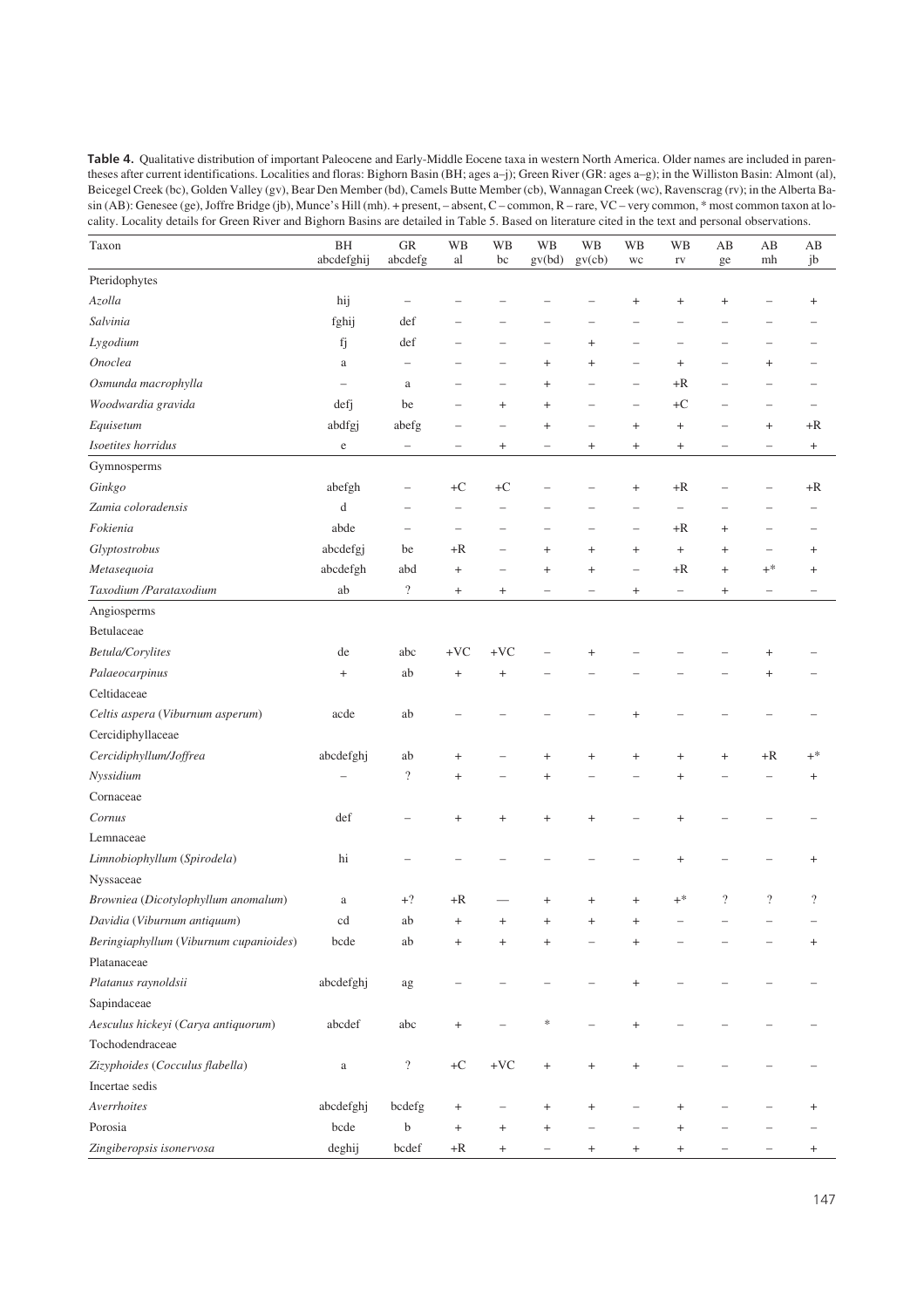Table 5. Locality information for Bighorn Basin and Green River Basin data used in Table 4. Localities are listed from oldest (a) to youngest (j). Bighorn Basin localities refer to numerous (1–40) sites; Green River localities are listed by name. See Wing *et al.* (1995) and Wilf (2000) for details.

| <b>Bighorn Basin</b> |                |                |            | Mean richness of facies types |                |         |      |  |
|----------------------|----------------|----------------|------------|-------------------------------|----------------|---------|------|--|
| Localities           | No. sites      | <b>NALMA</b>   | Formation  | backswamp                     | alluvial ridge | channel | pond |  |
| a                    | 7              | Puercan        | Fort Union | 6                             | 9              | 6       |      |  |
| b                    | $\overline{4}$ | Torrejonian    | Fort Union | 11                            | 11             | 3       |      |  |
| $\mathbf{C}$         | 8              | Tiffanian      | Fort Union |                               | 9.3            | 3       |      |  |
| d                    | 11             | E Clarkforkian | Fort Union | 13.1                          | 15.5           |         |      |  |
| e                    | 7              | L Clarkforkian | Fort Union | 11.7                          |                |         | 16   |  |
| f                    | 33             | E Graybullian  | Fort Union | 8.9                           | 11.4           | 3       |      |  |
| g                    | 7              | M Graybullian  | Fort Union | 7                             |                |         | 16.5 |  |
| h                    | 5              | L Graybullian  | Fort Union |                               |                |         | 14.7 |  |
| $\mathbf{i}$         | 1              | Lysitian       | Wasatch    |                               |                |         | 38   |  |
|                      | 40             | Lostcabinian   | Wasatch    | 10.6                          |                | 2       |      |  |

| Green River Basin      |             |           |                      |                                |             |  |  |  |  |
|------------------------|-------------|-----------|----------------------|--------------------------------|-------------|--|--|--|--|
| Localities             | Listed as   | No. sites | <b>NALMA</b>         | Formation                      | Facies type |  |  |  |  |
| <b>Bison Basin</b>     | a           | 14        | Tiffanian            | Fort Union                     | alluvial    |  |  |  |  |
| Clarkforkian Big Multi | b           | 49 & 15   | Clarkforkian         | upper Fort Union-lower Wasatch | alluvial    |  |  |  |  |
| Wasatch Main Body      | $\mathbf c$ | 6         | Graybullian-Lysitian | upper Fort Union               | alluvial    |  |  |  |  |
| Latham                 | d           | 7         | Lysitian             | Wasatch-Ranger Ranch           | alluvial    |  |  |  |  |
| Sourdough              | e           | 31        | E Lostcabinian       | Wasatch-upper Ranger Ranch     | alluvial    |  |  |  |  |
| Niland Tongue          |             | 5         | Lostcabinian         | Wasatch                        | alluvial    |  |  |  |  |
| Little Mountain        | g           | 3         | E Bridgerian         | Green River                    | lacustrine  |  |  |  |  |

## Cercidiphyllaceae and Trochodendraceae

The families Cercidiphyllaceae and Trochodendraceae are today endemic to Asia, but both have a widespread fossil record in the Tertiary of the Northern Hemisphere. Vegetative leaves of Cercidiphyllaceae have been variously referred to *Cercidiphyllum* and *Trochodendroides*, and infructescences to *Nyssidium* (McIver & Basinger 1993, Crane *et al.* 1990), while the whole plant reconstruction of the extinct genus *Joffrea* has demonstrated additional variability in the fossil record (Stockey & Crane 1983; Crane & Stockey 1985, 1986a). In the Trochodendraceae, leaves referred to as *Zizyphoides*, *Cocculus*, and a variety of other names, are found in association with the distinctive fruits of *Nordenskiodia* and these fossil remains generally are accepted as representing an extinct member of the Trochodendraceae (Crane *et al.* 1991, but see Doweld 1998).

These leaf and fruit types all occur in Paleocene and Eocene localities, however the two families tend to be mutually exclusive of one another. Cercidiphyllaceae taxa are common at Ravenscrag, Golden Valley, Wannagan Creek, early Green River, throughout the Bighorn Basin and at the Alberta sites (dominant at Joffre Bridge; Hoffman & Stockey 1999) and rare at Almont (Table 4). *Zizyphoides* leaves are present in the Williston Basin (common at Almont and Beicegel Creek) and present only in the earliest Bighorn Basin site. Although there has been some confusion in distinguishing these leaf forms, this pattern of one taxon being present at a given site in the absence of the other appears to have some basis. One possible explanation is that the *Joffrea* and *Nordenskioldia* plants occupied similar niches. By chance, the first species that dispersed in new, favorable habitats would become established in the community and prevent the second species from becoming a major component of the flora.

## *Palaeocarpinus*

Fossil betulaceous leaves, often placed in the genera *Betula* or *Corylites*, are common components of many Paleocene-to-Eocene floras in western North America (Table 4). While some Eocene forms (*e.g.*, *Betula leopoldae* of western Canada) are known with reproductive structures characteristic of true *Betula* (*e.g.*, Crane & Stockey 1986b), those of the Paleocene of North America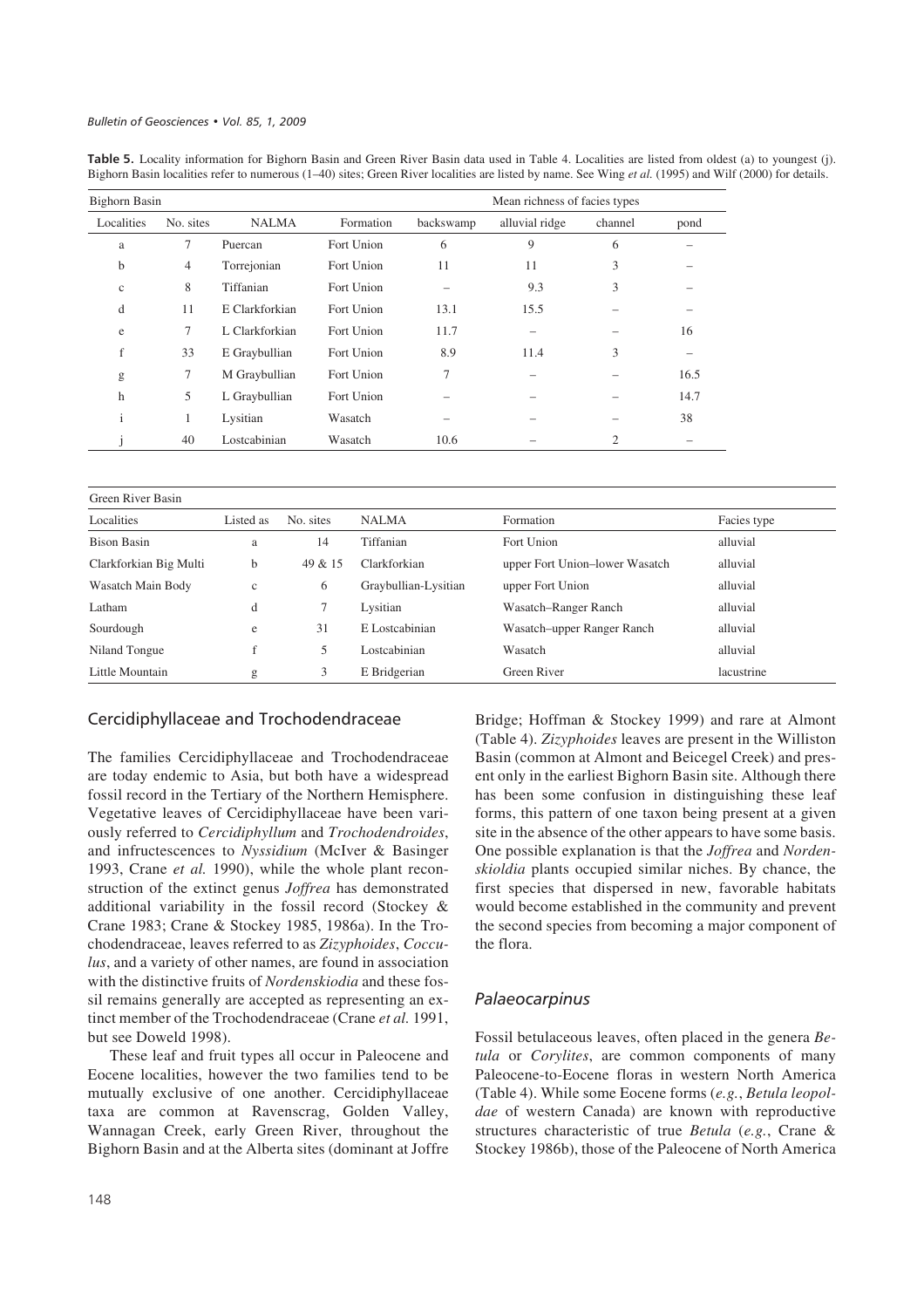and Asia are frequently found in association with *Palaeocarpinus*, a mosaic taxon with a combination of features seen in *Corylus* and *Carpinus* today. Three different species of *Palaeocarpinus* are known in the Paleocene of western North America: *P. joffrensis* from Munce's Hill; *P. dakotensis* from Almont and Beicegel Creek; and *P. aspinosa* from Wyoming. While this genus disappears in the Rockies and Great Basin by the end of the Paleocene, additional species of *Palaeocarpinus* are known in the Eocene of the Pacific Northwest and Far East Russia (Manchester *et al.* 2004).

# **Conclusions**

In this paper we have presented an analysis of the major floras of the late Paleocene to early Eocene transition in North America in the context of their depositional environments. This transition is well documented in the western Rocky Mountains and the Western Interior of North America in several well-defined basins. In contrast, in eastern North America it is more difficult to define because floras of these ages are rare, and the deposition of time transgressive stratigraphic units often cannot be definitively dated.

Each of the western basins that form the basis of this paper is tectonically defined and has its own distinctive and discernable history. The paleoenvironmental conditions within each basin are the agents responsible for sampling the flora, and understanding the mode in which they do this is critical to understanding the composition of the resulting flora. For example, not all basins are dominated by large lakes; in some basins there is a wide range of fluvial and lacustrine depositional settings (Table 2). In the case of exceptionally preserved floras (*e.g.*, Almont), an unusual set of preservational conditions provide the morphological and anatomical data for high resolution systematic context. Together these factors provide the basis for understanding the late Paleocene-early Eocene floral record and its relationships with European floras.

## **Acknowledgements**

We thank Margaret E. Collinson for inviting our participation in this symposium and edited volume, James F. Basinger for information on stratigraphy, Steven R. Manchester for discussion, and John C. Benedict and Witt Taylor for editorial assistance, and Felix Gato and Wegener and Rodney DeVore for technical assistance. We are especially grateful to the collaborators of the Paleobiology Database for providing databases on the floras of R. Brown and others, and to Jane Maienschein for encouragement. Funding for this work was provided by NSF EAR-0345838 to KBP and NSF EAR- 0345569, and a Faculty Research and Development Award, GC&SU, and a Visiting Professorship from the Center of Biology & Society, School of Life Sciences, Arizona State University, to MLD.

# **References**

- ARNOLD, C.A. 1955. A Tertiary *Azolla* from British Columbia. *Contributions of the Museum of Paleontology of the University of Michigan 12,* 37–45.
- BARTON, K.E., HOWELL, D.G. & VIGIL, J.F. 2009. The North America tapestry of time and terrain. *United States Geological Survey, Geologic Investigations Series I-2781,* http://pubs.usgs.gov/imap/i2781/ (accessed 27 October, 2009).
- BASINGER, J.F. 1981. The vegetative body of *Metasequoia milleri* from the Middle Eocene of southern British Columbia. *Canadian Journal of Botany 59,* 2379–2410.
- BASINGER, J.F. 1984. Seed cones of *Metasequoia milleri* from the middle Eocene of southern British Columbia. *Canadian Journal of Botany 62(2),* 281–289. DOI 10.1139/b84-045
- BASINGER, J.F. & ROTHWELL, G.W. 1977. Anatomically preserved plants from the Middle Eocene (Allenby Formation) of British Columbia. *Canadian Journal of Botany 54,* 2379–2410.
- BECK, R.A., VONDRA, C.F., FILKINS, J.E. & OLANDER, J.D. 1988. Syntectonic sedimentation and Laramide basement thrusting, Rocky Mountain foreland: timing and deformation, 465–487. *In* SCHMIDT, C.J. & PERRY, W.J. (eds) *Interaction of the Rocky Mountain Foreland and Cordilleran thrust belt. Geological Society of America Memoir 171*.
- BELT, E.S., HARTMAN, J.H., DIEMER, J.A., KROEGER, T.J., TI-BERT, N.E. & CURRAN, H.A. 2004. Unconformities and age relationships, Tongue River and older members of the Fort Union Formation (Paleocene), western Williston Basin, U.S.A. *Rocky Mountain Geology 39(2),* 113–140. DOI 10.2113/39.2.113
- BENEDICT, J.C., PIGG, K.B. & DEVORE, M.L. 2008. *Hamawilsonia boglei* gen. et sp. nov. (Hamamelidaceae) from the Late Paleocene Almont flora of central North Dakota, USA. *International Journal of Plant Sciences 169(5)*, 687–700. DOI 10.1086/533607
- BENEDICT, J.C., TAYLOR, W., PIGG, K.B. & DEVORE, M.L. 2007. Late Paleocene seeds from Beicegel Creek (McKenzie County, North Dakota, USA) with affinities to the genus *Spirematospermum* Chandler (Zingiberales). Botany & Plant Biology 2007 (Chicago, July 2007), Abstract.
- BROUGHTON, P.I. 1979. *Origin of coal basins by salt solution tectonics in western Canada.* Ph.D. thesis, University of Cambridge, Cambridge U.K.
- BROWN, R.W. 1962. Paleocene floras of the Rocky Mountains and Great Plains. *United States Geological Survey Professional Paper 375.* Department of the Interior, Washington, DC.
- BROWN, T.M. & KRAUS, M.J. 1981. Lower Eocene alluvial paleosols (Willwood Formation, Northwest Wyoming, U.S.A.) and their significance for paleoecology, paleoclima-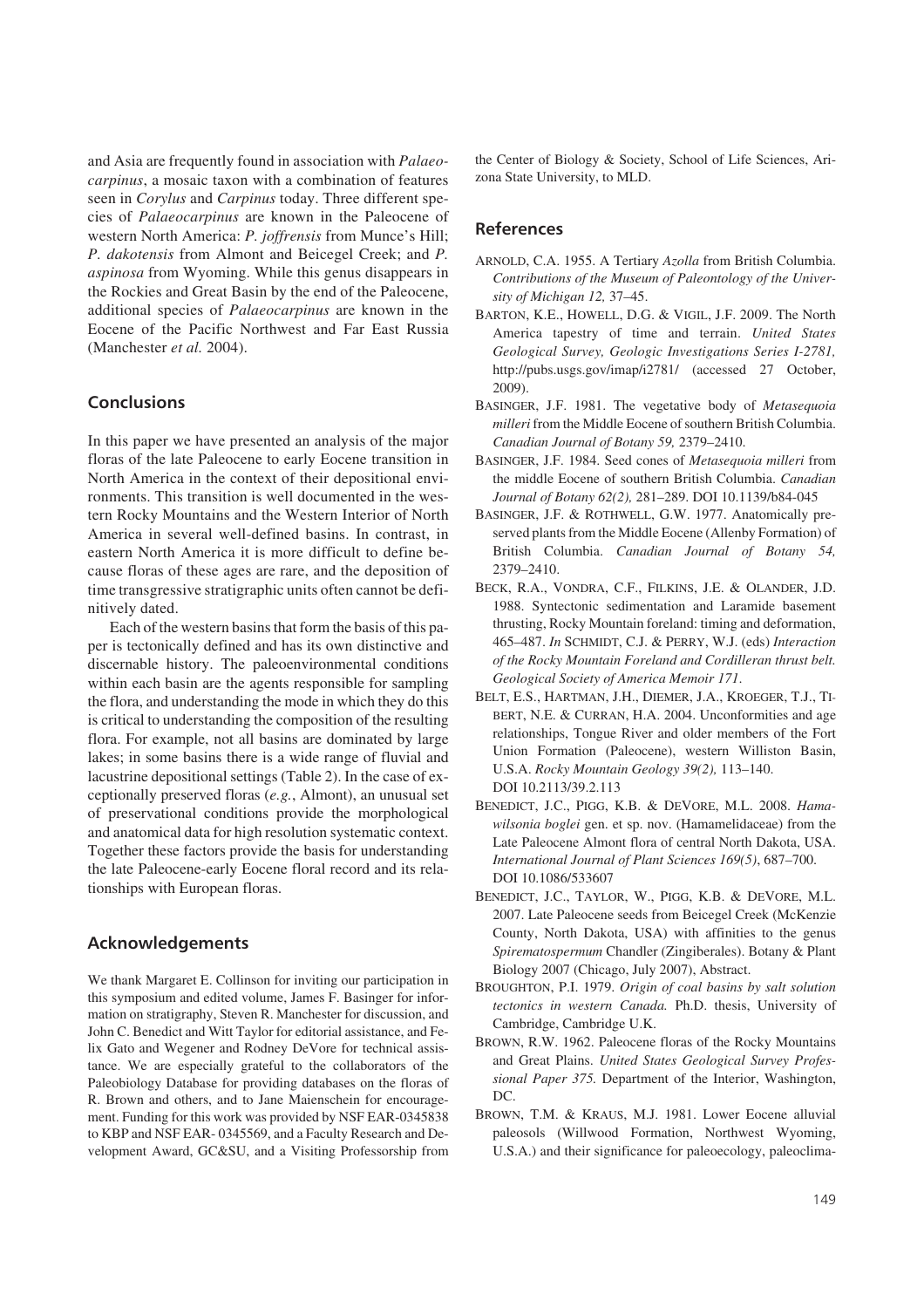tology and basin analysis. *Palaeogeography, Palaeoclimatology, Palaeoecology 34,* 1–30.

DOI 10.1016/0031-0182(81)90056-0

- BUNKER, B.J., WITZKE, B.J., WATNEY, W.L. & LUDVIGSON, G.A. 1988. Phanerozoic history of the central midcontinent, United States, 243–260. *In* SLOSS, L.L. (ed.) *The Geology of North America, D-2.* The Geological Society of America, Boulder.
- CHANDRASEKHARAM, A. 1974. Megafossil flora from the Genesee locality, Alberta, Canada. *Palaeontographica Abteilung B 147,* 1–47.
- CHEN, I., MANCHESTER, S.R. & CHEN, Z. 2004. Anatomically preserved seeds of *Nuphar* (Nymphaeaceae) from the Early Eocene of Wutu, Shandong Province, China. *American Journal of Botany 91(8),* 1265–1272. DOI 10.3732/ajb.91.8.1265
- CLECHENKO, R.C., KELLY, D.C., HARRINGTON, G.J. & STILES, C.A. 2007. Terrestrial records of a regional weathering profile at the Paleocene-Eocene boundary in the Williston Basin of North Dakota. *Geological Society of America Bulletin 119(3/4),* 428–442. DOI 10.1130/B26010.1
- CLYDE, W.C., HAMZI, W., FINARELLI, J.A., WING, S.L., SCHANKLER, D. & CHEW, A. 2007. Basin-wide magnetostratigraphic framework for the Bighorn Basin, Wyoming. *Geological Society of America Bulletin 119,* 848–859. DOI 10.1130/B26104.1
- CRANE, P.R., MANCHESTER, S.R. & DILCHER, D.L. 1988. Morphology and phylogenetic significance of the angiosperm *Platanites hebridicus* from the Paleocene of Scotland. *Palaeontology 31,* 503–517.
- CRANE, P.R., MANCHESTER, S.R. & DILCHER, D.L. 1990. A preliminary survey of fossil leaves and well-preserved reproductive structures from the Sentinel Butte Formation (Paleocene) near Almont, North Dakota. *Fieldiana, Geology, New Series No. 20, Publication 1418, 1–63.*
- CRANE, P.R., MANCHESTER, S.R. & DILCHER, D.L. 1991. Reproductive and vegetative structure of *Nordenskioldia* (Trochodendraceae), a vesselless dicotyledon from the early Tertiary of the Northern Hemisphere. *American Journal of Botany 78(10),* 1311–1334. DOI 10.2307/2445271
- CRANE, P.R. & STOCKEY, R.A. 1985. Growth and reproductive biology of *Joffrea speirsii* gen. et sp. nov., a *Cercidiphyllum*-like plant from the Late Paleocene of Alberta, Canada. *Canadian Journal of Botany 63,* 340–364.
- CRANE, P.R. & STOCKEY, R.A. 1986a. Morphology and development of pistillate inflorescences in extant and fossil Cercidiphyllaceae. *Annals of the Missouri Botanical Garden 73(2),* 382–393. DOI 10.2307/2399118
- CRANE, P.R. & STOCKEY, R.A. 1986b. *Betula* leaves and reproductive structures from the Middle Eocene of British Columbia, Canada, *Canadian Journal of Botany 65,* 2490–2500. DOI 10.1139/b87-338
- DANEHY, D.R., WILF, P. & LITTLE, S.A. 2007. Early Eocene macroflora from the Red Hot Truck Stop locality (Meridian, Mississippi, USA). *Palaeontological Electronica 10(3), 17A*, 1–31.
- DAVIES-VOLLUM, K.S. & WING, S.L. 1998. Sedimentological, taphonomic, and climatic aspects of Eocene swamp deposits (Willwood Formation, Bighorn Basin, Wyoming). *Palaios 13(I)*, 28–40. DOI 10.2307/3515279
- DECELLES, T.C. 1994. Late Cretaceous-Paleocene synorogenic sedimentation and kindematic history of the Sevier thrust belt, northeast Utah and southwest Wyoming. *Geological Society of America Bulletin 106*, 32–56.

DOI 10.1130/0016-7606(1994)106<0032:LCPSSA>2.3.CO;2

- DEMCHUCK, T., CAMERON, A.R. & HILLS, L.V. 1991. A re-examination of the Paskapoo Formation in the central Alberta Plains: the designation of three new members. *Bulletin of Canadian Petroleum Geology 39,* 270–282.
- DEVORE, M.L. & PIGG, K.B. 2008. *Aquatic plants of the Eocene Republic, Washington flora and their significance to interpreting ancient lacustrine environments*. Symposium: What Good are (Fossil) Plants Anyway? New Methods for Investigating Old Problems. Geological Society of America, Houston, October 2008, Paper No. 126-3, Abstracts.
- DEVORE, M.L., SULLIVAN, A.L. & PIGG, K.B. 2004. *Monocots from the Late Paleocene of North Dakota*. U.S.A. Botany 2004, Abstracts.
- DOWELD, A.B. 1998. Carpology, seed anatomy and taxonomic relationships of *Tetracentron* (Tetracentraceae) and *Trochodendron* (Trochodendaceae). *Annals of Botany 82*, 413–443. DOI 10.1006/anbo.1998.0679
- ERICKSON, B.R. 1991. Flora and fauna of the Wannagan Creek Quarry: Late Paleocene of North America. *Scientific Publications of the Science Museum of Minnesota New Series 7(3),* 5–19.
- FALDER, A.B., STOCKEY, R.A. & ROTHWELL, G.W. 1999*. In situ* fossil seedlings of a *Metasequoia*-like taxodiaceous conifer from Paleocene river floodplain deposits of central Alberta, Canada. *American Journal of Botany 86(6),* 900–902. DOI 10.2307/2656710
- FISCHER, A.G. 1953. Geology of west central McKenzie County, North Dakota. *North Dakota Geological Survey Report Inventory 11*, 1 sheet.
- FLORES, R.M., ROBERTS, S.B. & PERRY, W.J., JR. 1994. Paleocene paleogeography of the Wind River, Bighorn, and Powder River basins, Wyoming, 1–16. *In* FLORES, R.M., MEHRING, K.T., JONES, R.W. & BECK, T.L. (eds) *Organics and the Rockies Field Guide*. *Public Information Circular 33*. Wyoming Geological State Survey.
- FRANK, M.C. & BEND, S.L. 2004. Peat-forming history of the ancestral Souris mire (Paleocene), Ravenscrag Formation, southern Saskatchewan, Canada. *Canadian Journal of Earth Sciences 41*, 307–322. DOI 10.1139/e04-002
- GEMMILL, C.E. & JOHNSON, K.R. 1997. Paleoecology of a late Paleocene (Tiffanian) megaflora from the northern Great Divide Basin. *Palaios 12(5),* 439–448. DOI 10.2307/3515382
- GERHARD, L.C., ANDERSON, S.B., LEFEVER, J.A. & CARLSON, C.G. 1982. Geological development, origin, and energy mineral resources of Williston Basin, North Dakota.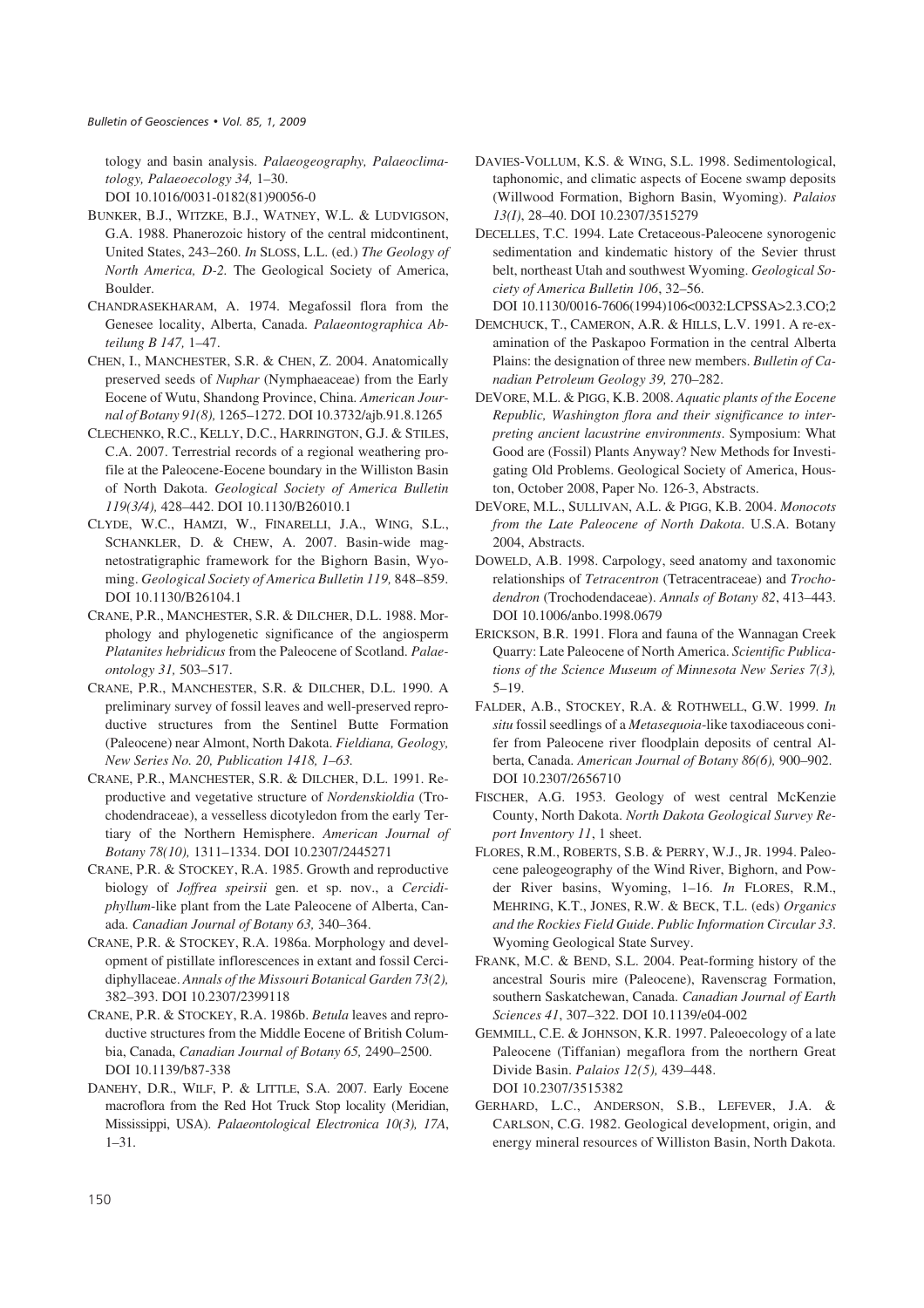*American Association of Petroleum Geologists 66(8)*, 989–1020.

- GINGERICH, P.D. 1983. Paleocene-Eocene faunal zones and a preliminary analysis of Laramide structural deformation in the Clark's Fork Basin, Wyoming. *Wyoming Geological Association Guidebook of the 34th Annual Field Conference,* 185–195.
- GRAHAM, A. 1999. *Late Cretaceous and Cenozoic history of North American vegetation.* 350 pp. Oxford University Press, Oxford.
- HAMILTON, W.B. 1988. Laramide crustal shortening. *Geological Society of America Memoir 171,* 27–38.
- HARRINGTON, G.J. 2003. Wasatchian (Early Eocene) pollen floras from the Red Hot Truck Stop, Mississippi, USA. *Palaeontology 46(4),* 725–738. DOI 10.1111/1475-4983.00318

HARRINGTON, G.J. 2004. Structure of the North American vegetation gradient during the late Paleocene/early Eocene warm climate. *Evolutionary Ecology Research 6*, 33–48.

- HARRINGTON, G.J. 2008. Comparisons between Palaeocene-Eocene paratropical swamp and marginal marine pollen floras from Alabama and Mississippi, USA. *Palaeontology 51(3),* 611–622. DOI 10.1111/j.1475-4983.2008.00768.x
- HARRINGTON, G.J., CLECHENKO, E.R. & KELLY, D.C. 2005. Palynology and organic-carbon isotope ratios across a terrestrial Palaeocene/Eocene boundary section in the Williston Basin, North Dakota, USA. *Palaeogeography, Palaeoclimatology, Palaeoecology 226(3–4),* 214–232. DOI 10.1016/j.palaeo.2005.05.013
- HARRINGTON, G.J. & JARAMILLO, C.A. 2007. Paratropical floral extinction in the Late Palaeocene-Early Eocene. *Journal of the Geological Society of London 164*, 323–332. DOI 10.1144/0016-76492006-027
- HE, S.-A., YIN, G. & PANG, Z-J. 1997. Resources and prospects of *Ginkgo biloba* in China, 373–383. *In* HORI, T., RIDGE, R.W., TULECKE, W., DEL TREDICI, P., TREMOUILLAUX-GULLER, J. & TOBE, H. (eds) *Ginkgo biloba: a global treasure.* Springer, Tokyo.
- HICKEY, L.J. 1977. Stratigraphy and paleobotany of the Golden Valley Formation (Early Tertiary) of western North Dakota. *The Geological Society of America Memoir 150*, 1–181.
- HICKEY, L.J. 1980. Paleocene stratigraphy and flora of the of the Clark's Fork Basin, 33–49. *In* GINGERICH, P.D. (ed.) *Early Cenozoic paleontology and stratigraphy of the Bighorn Basin, Wyoming. University of Michigan Museum of Paleontology, Volume 24*.
- HICKEY, L.J. & PETERSON, R.K. 1978. *Zingiberopsis*, a fossil genus of the ginger family from Late Cretaceous to Early Eocene sediments in Western Interior North America. *Canadian Journal of Botany 56*, 1136–1152. DOI 10.1139/b78-128
- HOFFMAN, G.L. 2002. *Paleobotany and paleoecology of the Joffre Bridge Roadcut locality (Paleocene), Red Deer, Al*berta. 2<sup>nd</sup> edition. M.Sc. thesis, University of Alberta, Edmonton, Alberta.

HOFFMAN, G.L. & STOCKEY, R.A. 1994. Sporophytes, mega-

spores, and massulae of *Azolla stanleyi* from the Paleocene Joffre Bridge locality, Alberta. *Canadian Journal of Botany 72(3),* 301–308. DOI 10.1139/b94-039

- HOFFMAN, G.L. & STOCKEY, R.A. 1997. Morphology and paleoecology of *Ricciopsis speirsae* sp. nov. (Ricciaceae), a fossil liverwort from the Paleocene Joffre Bridge locality, Alberta, Canada. *Canadian Journal of Botany 75(8)*, 1375–1381. DOI 10.1139/b97-851
- HOFFMAN, G.L. & STOCKEY, R.A. 1999. Geological setting and paleobotany of the Joffre Bridge Roadcut fossil locality (Late Paleocene), Red Deer Valley, Alberta. *Canadian Journal of Earth Science 3,* 2073–2084. DOI 10.1139/cjes-36-12-2073
- INGRAM, S.L. 1991. The Tuscahoma-Bashi section at Meridian, Mississippi: first notice of lowstand deposits above the Paleocene-Eocene TP2/TE1 sequence boundary. *Mississippi Geology* 11, 9–14.
- JACOB, A.F. 1972. Depositional environments in parts of the Tongue River Formation, western North Dakota, 43–63. *In* TING, F.T.C. (ed.) *Depositional environments of the lignitebearing strata in western North Dakota. North Dakota Geological Survey Miscellaneous Series 50*.
- JOHNSON, K.R. 1992. Leaf-fossil evidence for extensive floral extinction at the Cretaceous-Tertiary boundary, North Dakota, USA. *Cretaceous Research 13,* 91–117. DOI 10.1016/0195-6671(92)90029-P
- JOHNSON, K.R. 2002. Megaflora of the Hell Creek and lower Fort Union Formations in the western Dakotas: Vegetational response to climate change, the Cretaceous-Tertiary boundary event, and rapid marine transgression, 329–392. *In* HART-MAN, J.H., JOHNSON, K.R. & NICHOLS, D.J. (eds) *The Hell Creek Formation and the Cretaceous-Tertiary Boundary in the Northern Great Plains: An integrated continental record of the end of the Cretaceous*. *Special Paper 361*. The Geological Society of America, Boulder.
- JOHNSON, K.R. & ELLIS, B. 2002. A tropical rainforest in Colorado 1.4 million years after the Cretaceous-Tertiary boundary. *Science 296,* 2379–2383. DOI 10.1126/science.1072102
- JOHNSON, R.C. & FLORES, R.M. 1998. Developmental geology of coalbed methane from shallow to deep in Rocky Mountain basins and in Cook Inlet–Matanuska Basin, Alaska, U.S.A. and Canada. *International Journal of Coal Geology 35(1–4),* 241–282. DOI 10.1016/S0166-5162(97)00016-5
- JOY, K.W., WILLIS, A.J. & LACEY, W.S. 1956. A rapid cellulose peel technique in palaeobotany. *Annals of Botany (London), NS 20*, 635–637.
- KVAČEK, Z., MANCHESTER, S.R. & GUO, SHUANG-XING 2001. Trifoliolate leaves of *Platanus bella* (Heer) comb. n. from the Paleocene of North America, Greenland, and Asia and their relationships among extinct and extant Platanaceae. *International Journal of Plant Sciences 162(2),* 441–458.
- KVAČEK, Z. & MANCHESTER, S.R. 1999. *Eostangeria* Barthel (extinct Cycadales) from the Paleogene of western North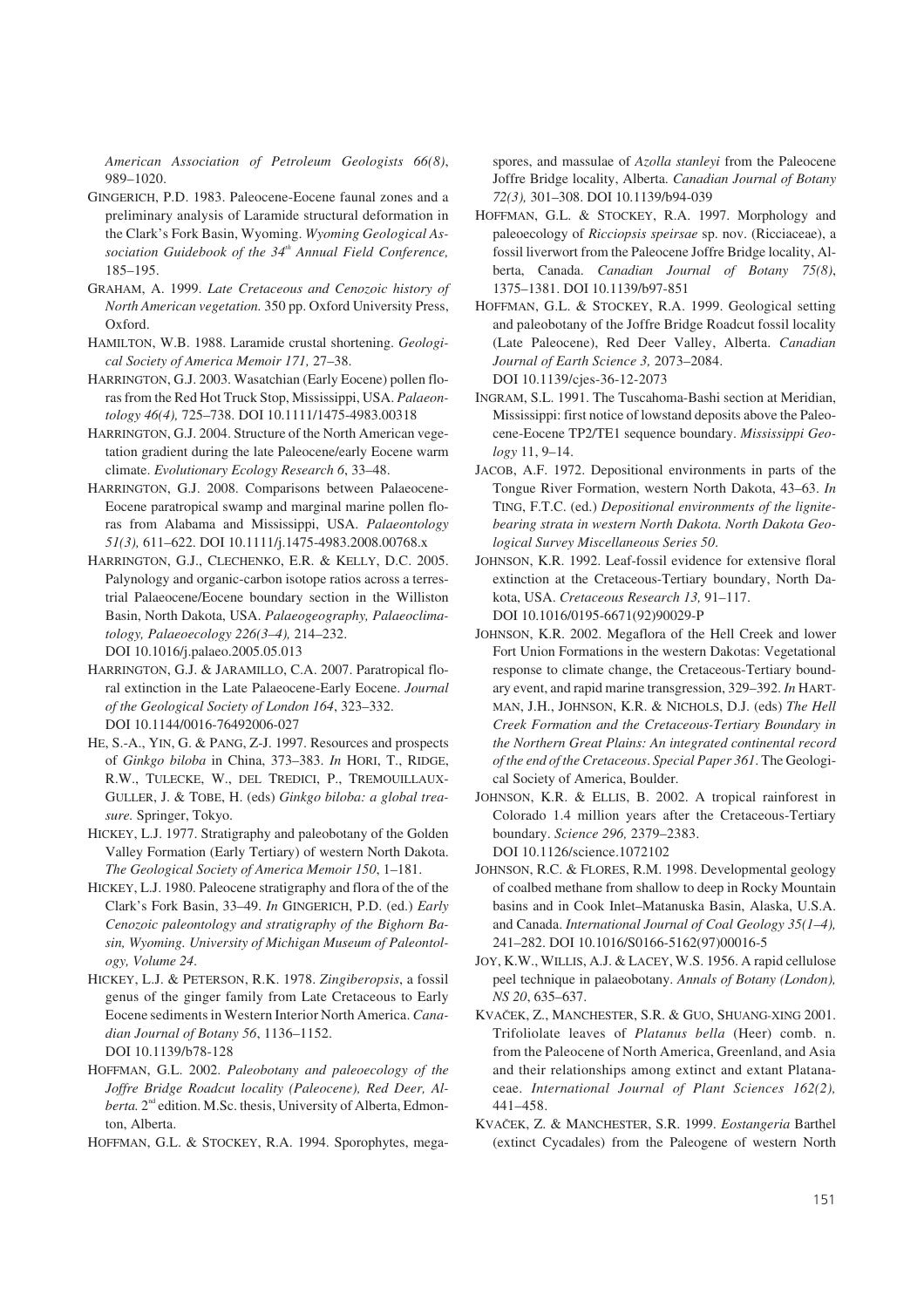America and Europe. *International Journal of Plant Sciences 160(3),* 621–629. DOI 10.1086/314152

- KITTLE, A., DEVORE, M.L., WALL, B. & PIGG, K. 2005. *Acer* fruits from the Paleocene of North Dakota. *Georgia Academy of Sciences. Journal 63*, 32.
- KNOWLTON, F.H. 1893. Notes on a few fossil plants from the Fort Union group of Montana, with a description of one new species. *United States National Museum Proceedings 16,* 33–36.
- KNOWLTON, F.H. 1919. A catalogue of the Mesozoic and Cenozoic plants of North America. *United States Geological Survey Bulletin 696,* 1–815.
- LESQUEREUX, L. 1874. The lignitic formation and its fossil flora. *United States Geological Survey of the Territories Annual Report (1893)7,* 365–425.
- LESQUEREUX, L. 1878. Contributions to the flora of the Western Territories. II. The Tertiary flora. *Reports of the United States Geological Survey of the Territories 7*, 1–366.
- MANCHESTER, S.R. 2001. Leaves and fruits of *Aesculus* (Sapindales) from the Paleocene of North America. *International Journal of Plant Science 162(4),* 985–998. DOI 10.1086/320783
- MANCHESTER, S.R. 2002a. Leaves and fruits of *Davidia* (Cornales) from the Paleocene of North America. *Systematic Botany 27(2),* 368–382.
- MANCHESTER, S.R. 2002b. Morphology and phytogeographic history of *Porosia* Hickey in the Cretaceous and Paleocene of Asia and North America, and its distinction from *Limnobiophyllum* Krassilov, 180–181. *In* AKHMETIEV, M.A., DO-LUDENKO, M.P., HERMAN, A.B. & IGNATIEV, A.I. (eds) *Special volume, dedicated to the memory of the Corresponding member of the USSR Academy of Sciences, Professor Vsevolod Andreevich Vakhrameev (to the 90th anniversary of his birth)*. Geological Institute Russian Academy of Sciences, Moscow.
- MANCHESTER, S.R., AKHMETIEV, M.A. & KODRUL, T.M. 2002. Leaves and fruits of *Celtis aspera* (Newberry) comb. nov. (Celtidaceae) from the Paleocene of North America and eastern Asia. *International Journal of Plant Sciences 163(5),* 725–736. DOI 10.1086/341513
- MANCHESTER, S.R. & CHEN, Z.D. 1996. *Palaeocarpinus aspinosa* sp. nov. (Betulaceae) from the Paleocene of Wyoming, USA. *International Journal of Plant Sciences 157(5),* 644–655. DOI 10.1086/297386
- MANCHESTER, S.R. & CHEN, Z.D. 1998. A new genus of Coryloideae (Betulaceae) from the Paleocene of North America. *International Journal of Plant Sciences 159(3),* 522–532. DOI 10.1086/297569
- MANCHESTER, S.R., CHEN, Z.D., LU, A.M., UEMURA, K. 2009. Eastern Asian endemic seed plant genera and their paleogeographic history throughout the Northern Hemisphere. *Journal of Systematics and Evolution 47 (1)*, 1-42.
- MANCHESTER, S.R., CRANE, P.R. & GOLOVNEVA, L.B. 1999. An extinct genus with affinities to extant *Davidia* and *Camptotheca* (Cornales) from the Paleocene of North America

and eastern Asia. *International Journal of Plant Sciences 160(1),* 188–207. DOI 10.1086/314114

- MANCHESTER, S.R. & DILCHER, D.L. 1982. Pterocaryoid fruits (Juglandaceae) in the Paleogene of North America and their evolutionary and biogeographic significance. *American Journal of Botany 69(2),* 275–286. DOI 10.2307/2443015
- MANCHESTER, S.R. & DILCHER, D.L. 1997. Reproductive and vegetative morphology of *Polyptera* (Juglandaceae) from the Paleocene of Wyoming and Montana. *American Journal of Botany 84(5),* 649–663. DOI 10.2307/2445902
- MANCHESTER, S.R. & HICKEY, L.J. 2007. Reproductive and vegetative organs of *Browniea* gen. n. (Nyssaceae) from the Paleocene of North America. *International Journal of Plant Sciences 168(2),* 229–249. DOI 10.1086/509661
- MANCHESTER, S.R., PIGG, K.B. & CRANE, P.R. 2004. *Palaeocarpinus dakotensis* sp. nov. (Betulaceae: Coryloideae) and associated staminate catkins, pollen and leaves from the Paleocene of North Dakota. *International Journal of Plant Sciences 165(6),* 1135–1148. DOI 10.1086/423870
- MANCHESTER, S.R., & ZAVADA, M.S. 1987. Lygodium foliage with intact sorophores from the Eocene of Wyoming. *Botanical Gazette 148 (3)*, 392-399.
- MATTHEWS, T., DEVORE, M.L. & PIGG, K. 2006. *Paleocene pteridophytes from the siliceous shales of western North Dakota*. 23rd Annual Midcontinent Paleobotanical Colloquium, Florida Museum of Natural History, University of Florida, Gainesville, Florida, March 10–12, 2006, Abstract.
- MATTHEWS, T., PIGG, K.B., DEVORE, M.L. & RHODE, J. 2007. Anatomically preserved *Isoetes* from the Paleocene of North Dakota: utility in ascertaining paleohabitat. *Geological Society of America Abstracts with Programs 39(2)*, 29.
- MCIVER, E.E. & BASINGER, J.F. 1993. Flora of the Ravenscrag Formation (Paleocene), southwestern Saskatchewan, Canada. *Palaeontographica Canadiana 10*, 1–167.
- MELCHIOR, R.C. & HALL, J.W. 1983. Some megaspores and other small fossils from the Wannagan Creek site (Paleocene), North Dakota. *Palynology 7*, 133–145.
- NEWBERRY, J.S. 1868. Notes on the later extinct floras of North America with descriptions of some new species of fossil plants from the Cretaceous and Tertiary strata. *Annals of the Lyceum of Natural History, New York 9*, 1–76.
- NICHOLS, D.J. & JOHNSON, K.R. 2008. *Plants and the K-T boundary*. 280 pp. Cambridge Paleobiology Series, Cambridge University Press, Cambridge.
- PERRY, W.J., JR., WEAVER, J.N., FLORES, R.M., ROBERTS, S.B. & NICHOLS, D.J. 1991. Sequential Laramide deformation in Montana and Wyoming. *Geological Society of America Abstracts with Programs 23(4),* 56.
- PIGG, K.B. & DEVORE, M.L. 2003. *Paleocene fruits with affinities to Actinidiaceae from the Almont and Beicegel Creek floras of North Dakota*. Botany 2003, Abstracts.
- PIGG, K.B. & DEVORE, M.L. 2005. *Paleoactaea* gen. nov. (Ranunculaceae) from the Paleogene of North Dakota and the London Clay. *American Journal of Botany 92(10),* 1650–1659. DOI 10.3732/ajb.92.10.1650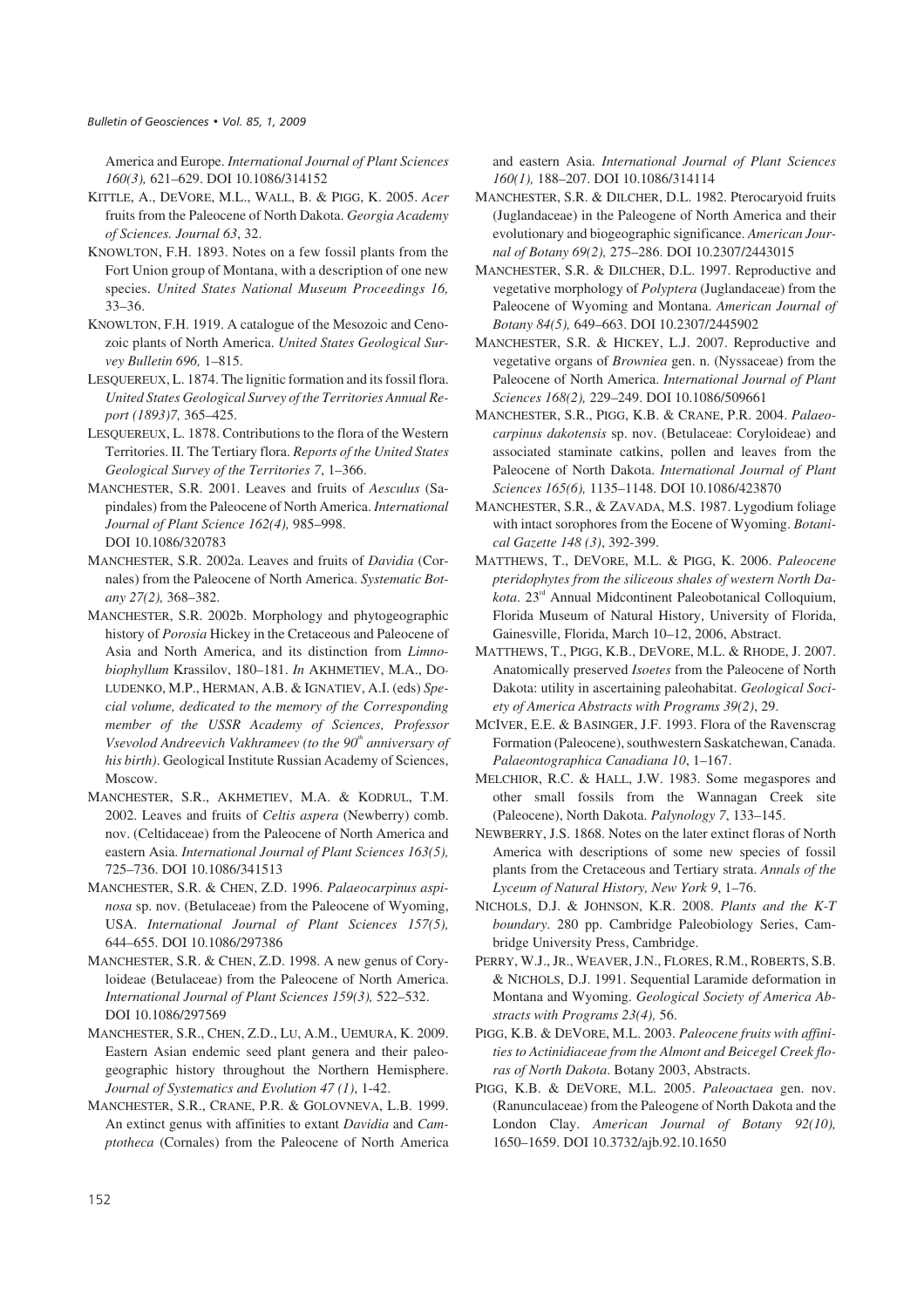- PIGG, K.B., DEVORE, M.L. & BREWER, M.A. 2005. *Late Paleocene fruits similar to Ochna (Ochnaceae) from the Almont/Beicegel Creek floras, North Dakota, USA*. Botany 2005, Austin, August 2005, Abstract.
- PIGG, K.B., DEVORE, M.L. & WOJCIECHOWSKI, M.F. 2008a. *Paleosecuridaca curtisii* gen. et sp. nov., *Securidaca*-like samaras (Polygalaceae) from the Late Paleocene of North Dakota, USA and their significance to the divergence of families within the Fabales. *International Journal of Plant Sciences 169*, 1304–1313. DOI 10.1086/591981
- PIGG, K.B., DEVORE, M.L. & WEHR, W.C. 2006. Filicalean ferns from the Tertiary of western North America: *Osmunda* L. (Osmundaceae: Pteridophyta), *Woodwardia* Sm. (Blechnaceae: Pteridophyta), and onocleoid ferns (Filicales: Pteridophyta). *Fern Gazette 17,* 279–286.
- PIGG, K.B., MANCHESTER, S.R. & DEVORE, M.L. 2008b. Fruits of Icacinaceae from the Late Paleocene of western North America. *American Journal of Botany 95,* 824–832. DOI 10.3732/ajb.2007340
- PIGG, K.B. & STOCKEY, R.A. 1991. Platanaceous plants from the Paleocene of Alberta, Canada. *Review of Palaeobotany and Palynology 70,* 125–146.

DOI 10.1016/0034-6667(91)90082-E

- PIGG, K.B., STOCKEY, R.A. & MAXWELL, S.L. 1993. *Paleomyrtinaea princetonensis* gen. et sp. nov., permineralized myrtaceous fruits and seeds from the Princeton chert and related Myrtaceae from Almont, North Dakota. *Canadian Journal of Botany 71(1),* 1–9. DOI 10.1139/b93-001
- RICH, F.J. 1979. *The origin and development of tree islands in the Okefenokee Swamp, as determined by peat petrography and pollen stratigraphy*. Ph.D. thesis, The Pennsylvania State University, University Park.
- ROEHLER, H.W. 1985. Geologic map of the Kinney Rim  $30 \times 60$ minute quadrangle, Wyoming and Colorado. *U.S. Geological Survey Miscellaneous Investigations Map I-1615*, 1 sheet, scale: 1 : 100 000.
- ROEHLER, H.W. 1993. Eocene climates, depositional environments, and geography, greater Green River Basin, Wyoming, Utah, and Colorado. *United States Geological Survey Professional Paper 1506F,* 1–74.
- ROTHWELL, G.W. & BASINGER, J.F. 1979. *Metasequoia milleri* n. sp., anatomically preserved pollen cones from the middle Eocene (Allenby Formation) of British Columbia. *Canadian Journal of Botany 57(8),* 958–970. DOI 10.1139/b79-118
- ROTHWELL, G.W. & STOCKEY, R.A. 1989. Fossil Ophioglossales in the Paleocene of western North America. *American Journal of Botany 76(5),* 637–644. DOI 10.2307/2444411
- ROTHWELL, G.W. & STOCKEY, R.A. 1991. *Onoclea sensibilis*in the Paleocene of North America, a dramatic example of structural and ecological stasis. *Review of Palaeobotany and Palynology 70(1–2),* 113–124.

DOI 10.1016/0034-6667(91)90081-D

ROYER, D.L., HICKEY, L. J. & WING, S.L. 2003. Ecological

conservatism in the "living fossil" *Ginkgo*. *Paleobiology 29(1),* 84–104.

DOI 10.1666/0094-8373(2003)029<0084:ECITLF>2.0.CO;2

- SASKATCHEWAN GEOLOGICAL SURVEY (S.G.S.). 1994. Geology and mineral resources of Saskatchewan. *Saskatchewan Energy and Mines, Miscellaneous Report 94-6*.
- STOCKEY, R.A. & CRANE, P.R. 1983. In situ *Cercidiphyllum*like seedlings from the Paleocene of Alberta, Canada. *American Journal of Botany 70(12),* 1564–1568. DOI 10.2307/2443355
- STOCKEY, R.A., ROTHWELL, G.W. & FALDER, A.B. 2001. Diversity among taxodiaceous conifers: *Metasequoia foxii* sp. nov. from the Paleocene of central Alberta, Canada. *International Journal of Plant Sciences 162(1),* 221–234. DOI 10.1086/317914
- STOCKEY, R.A., HOFFMAN, G.L. & ROTHWELL, G.W. 1997. The fossil monocot *Limnobiophyllum scutatum*: resolving the phylogeny of Lemnaceae. *American Journal of Botany 84(3),* 355–368. DOI 10.2307/2446009
- STOCKEY, R.A., LANTZ, T.C. & ROTHWELL, G.W. 2006. *Speirseopteris orbiculata* gen. et sp. nov. (Thelypteridaceae), a derived fossil filicalean from the Paleocene of western North America. *International Journal of Plant Sciences 167(3),* 729–736. DOI 10.1086/501233
- SUN, F. & STOCKEY, R.A. 1992. A new species of *Palaeocarpinus* Crane based on infructescences, fruits, seeds, staminate cones and leaves from the Paleocene of Alberta, Canada. *International Journal of Plant Sciences 153(1),* 136–146. DOI 10.1086/297015
- TAYLOR, W. 2007. *Cyclocarya and its significance to the diversification of Juglandaceae*. Botany & Plant Biology 2007, Abstracts.
- TAYLOR, W., DEVORE, M.L. & PIGG, K.B. 2006. *Susiea newsalemae,* gen. et sp. nov. (Nymphaeaceae): *Euryale*-like seeds from the Late Paleocene Almont flora, North Dakota, USA. *International Journal of Plant Sciences 167(6),* 1271–1278. DOI 10.1086/507686
- TIFFNEY, B.H. & HAGGARD, K.K. 1996. Fruits of Mastixioideae (Cornaceae) from the Paleogene of western North America. *Review of Palaeobotany and Palynology 92(6),* 29–54. DOI 10.1016/0034-6667(96)00104-2
- TIKOFF, B. & MASON, J. 2001. Lithospheric buckling of the Laramide foreland during the Late Cretaceous and Paleogene. *Rocky Mountain Geology 36(1),* 13–35. DOI 10.2113/gsrocky.36.1.13
- TING, F.T.C. 1972. Petrified peat from a Paleocene lignite in North Dakota. *Science 177*, 165–166. DOI 10.1126/science.177.4044.165
- VAVREK, M.J. 2002. *Palaeobotany and palaeoecology of the Munce's Hill locality near Red Deer, Alberta*. B.Sc. thesis, University of Alberta, Edmonton.
- WARD, L.F. 1885. Synopsis of the flora of the Laramie group. *United States Geological Survey 6th Annual Report*, 399–557.
- WILF, P. 2000. Late Paleocene–early Eocene climate changes in